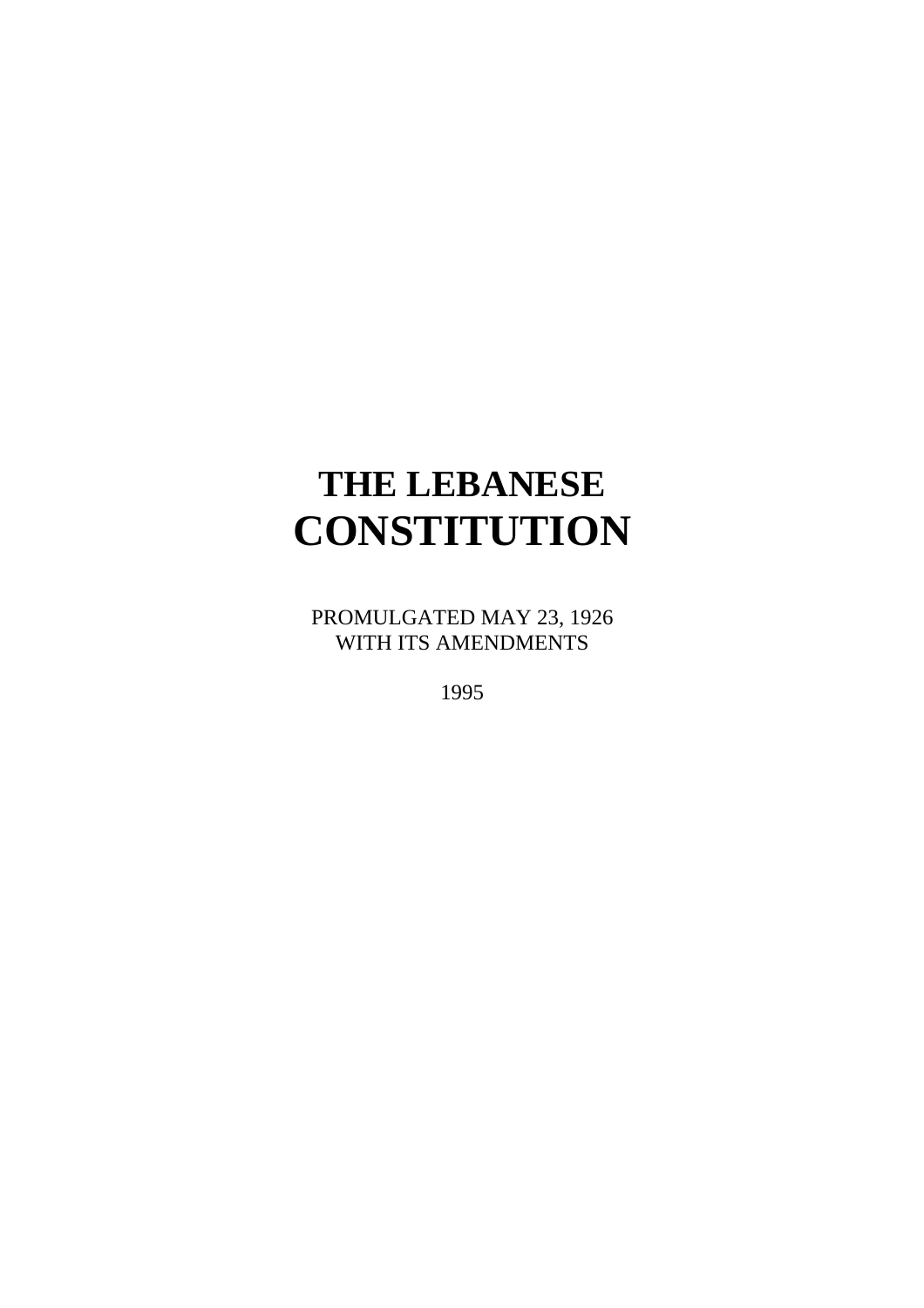### **TABLE OF CONTENTS**

### **PART ONE FUNDAMENTAL PROVISIONS**

Preamble Chapter One: THE STATE AND ITS TERRITORY Chapter Tow: THE LEBANESE: Their Rights and Duties

### **PART TWO POWERS**

Chapter One: GENERAL PROVISIONS Chapter Tow: LEGISLATIVE POWER

Chapter Three: GENERAL PROVISIONS

Chapter Four: EXECUTIVE POWER

### **ONE:**

The President of the Republic **TWO:** 

The Prime Minister **THREE:** 

The Council of Ministers

### **PART THREE**

**A:** Election of the President of the Republic

**B:** Amendment of the Constitution

**C:** Procedure of the Chamber of Deputies

## **PART FOUR**

### **MISCELLANEOUS PROVISIONS**

**A:** Supreme Council **B:** Finances

### **PART FIVE**

PROVISIONS RELATING TO THE MANDATORY POWER AND THE LEAGUE OF NATIONS

### **PART SIX**

FINAL AND TEMPORARY PROVISIONS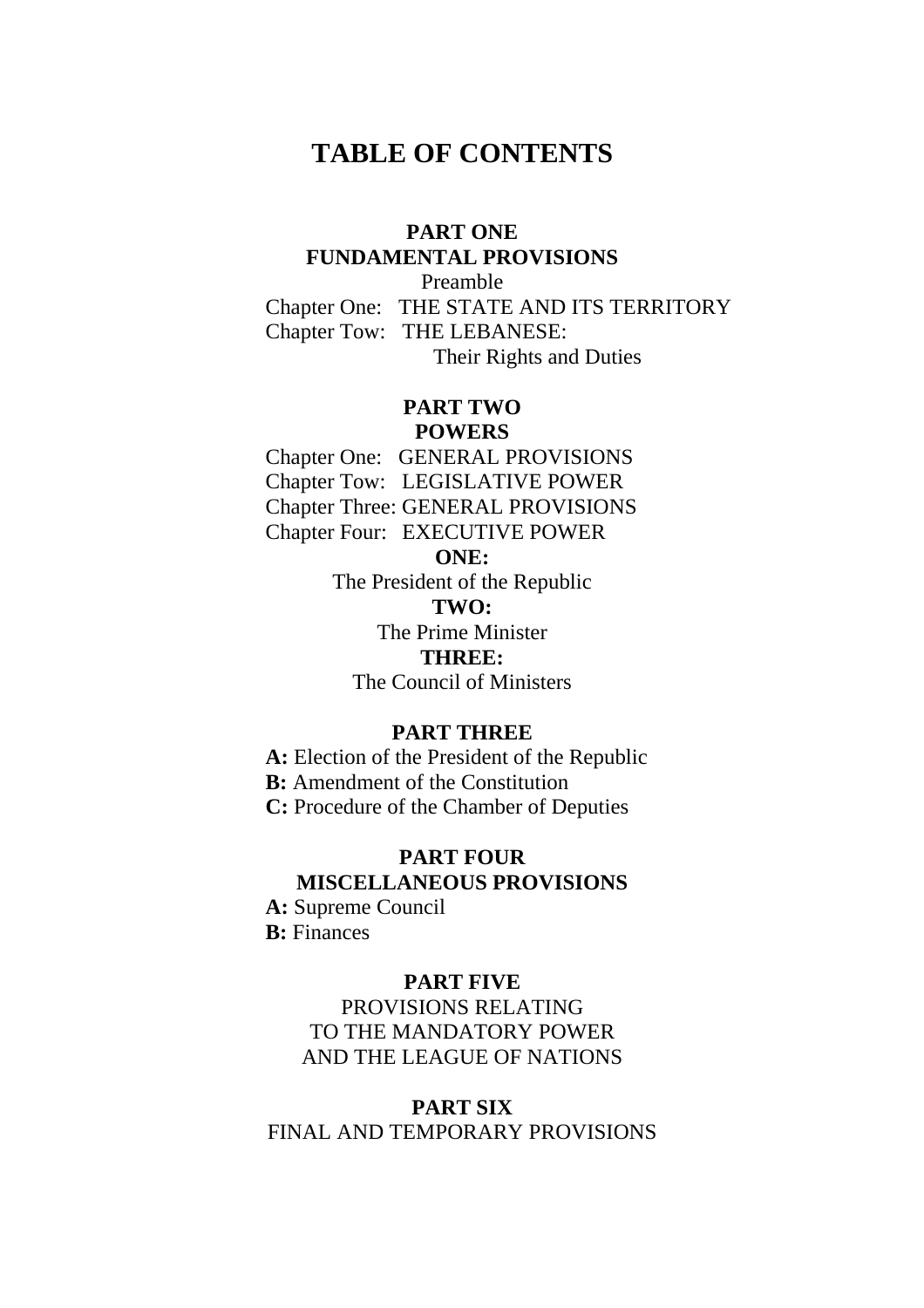### **PART ONE FUNDAMENTAL PROVISIONS**

### **PREAMBLE**

### (INTRODUCED BY THE CONSTITUTIONAL LAW OF SEPTEMBER 21, 1990)

A) Lebanon is a sovereign, free, and independent country. It is a final homeland for all its citizens. It is unified in its territory, people, and institutions within the boundaries defined in this constitution and recognized internationally.

B) Lebanon is Arab in its identity and in its affiliation. It is a founding and active member of the League of Arab States and abides by its pacts and covenants. Lebanon is also a founding and active member of the United Nations Organization and abides by its covenants and by the Universal Declaration of Human Rights. The Government shall embody these principles in all fields and areas without exception.

C) Lebanon is a parliamentary democratic republic based on respect for public liberties, especially the freedom of opinion and belief, and respect for social justice and equality of rights and duties among all citizens without discrimination.

D) The people are the source of authority and sovereignty; they shall exercise these powers through the constitutional institutions.

E) The political system is established on the principle of separation of powers, their balance and cooperation.

F) The economic system is free and ensures private initiative and the right of private property.

G) The even development among regions on the educational, social, and economic levels shall be a basic pillar of the unity of the state and the stability of the system.

H) The abolition of political confessionalism shall be a basic national goal and shall be achieved according to a staged plan.

I) Lebanese territory is one for all Lebanese. Every Lebanese shall have the right to live in any part thereof and to enjoy the rule of law wherever he resides. There shall be no segregation of the people on the basis of any type of belonging, and no fragmentation, partition, or settlement of non-Lebanese in Lebanon.

J) There shall be no constitutional legitimacy for any authority which contradicts the 'pact of mutual existence.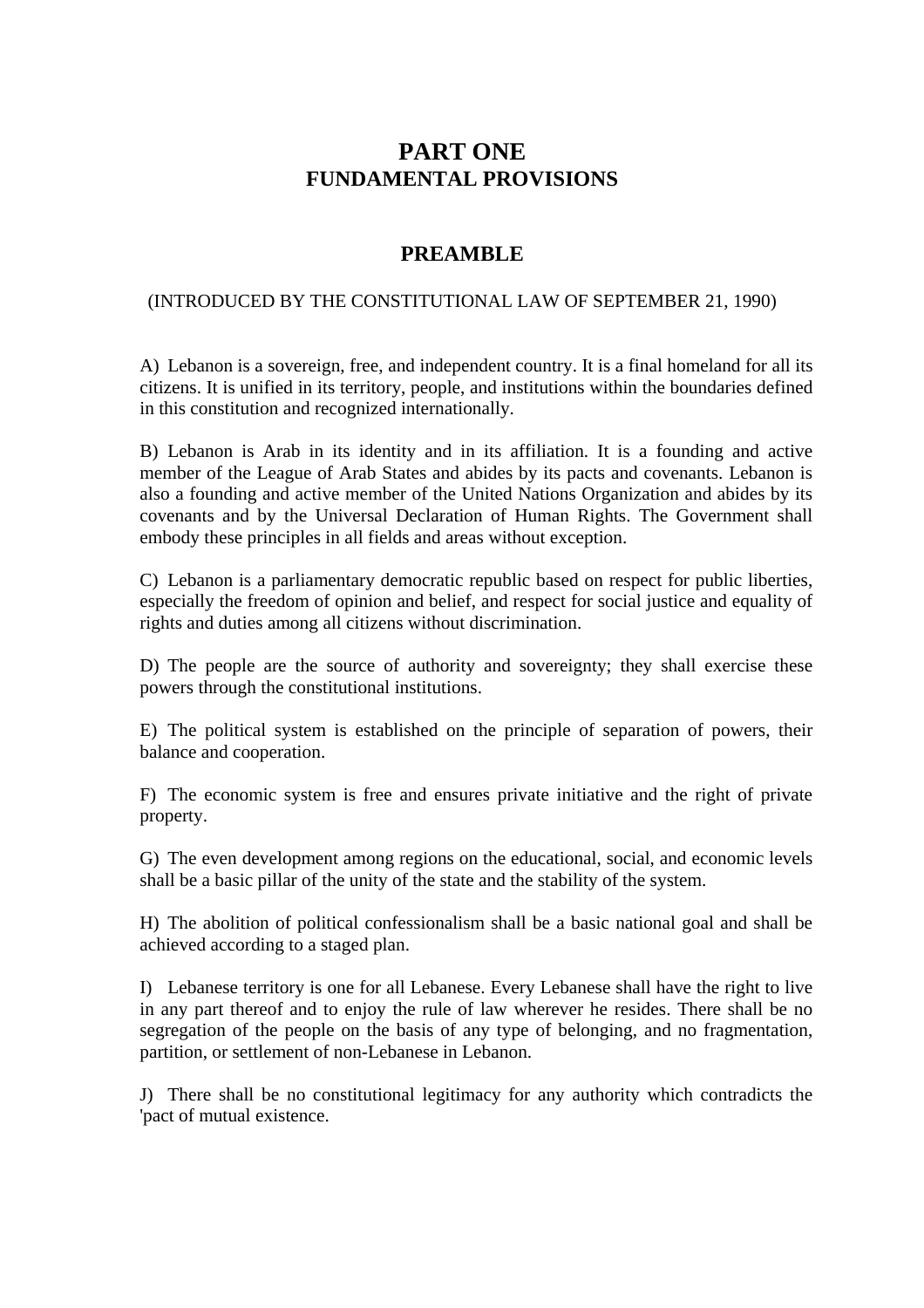### **CHAPTER ONE THE STATE AND ITS TERRITORY**

#### **Article 1**

(As amended by the constitutional law of November 9, 1943)

Lebanon is an independent, indivisible, and sovereign state. Its frontiers are those which now bound it:

*On the North:* From the mouth of Nahr Al-Kabir along a line following the course of this river to its point of junction with Wadi Khalid opposite Jisr Al-Qamar.

*On the East:* The summit line separating the Wadi Khalid and Nahr Al-Asi, passing by the villages of Mu'aysarah, Harbanah, Hayt, Ibish, Faysan to the height of the two villages of Brifa and Matraba. This line follows the northern boundary of the Ba`albak District at the northeastern and south eastern directions, thence the eastern boundaries of the districts of Ba`albak, Biqa', Hasbayya, and Rashayya.

*On the South:* The present southern boundaries of the districts of Sûr (Tyre) and Marii'yun.

*On the West:* The Mediterranean.

#### **Article 2**

No part of the Lebanese territory may be alienated or ceded.

#### **Article 3**

The boundaries of the administrative areas may not be modified except by law.

#### **Article 4**

Greater Lebanon is a Republic the capital of which is Beirut.

#### **Article 5**

(As amended by the Constitutional Law of December 7, 1943)

The Lebanese flag shall be composed of three horizontal stripes, a white stripe between two red ones. The width of the white stripe shall be equal to that of both red stripes. In the center of and occupying one third of the white stripe is a green Cedar tree with its top touching the upper red stripe and its base touching the lower red stripe.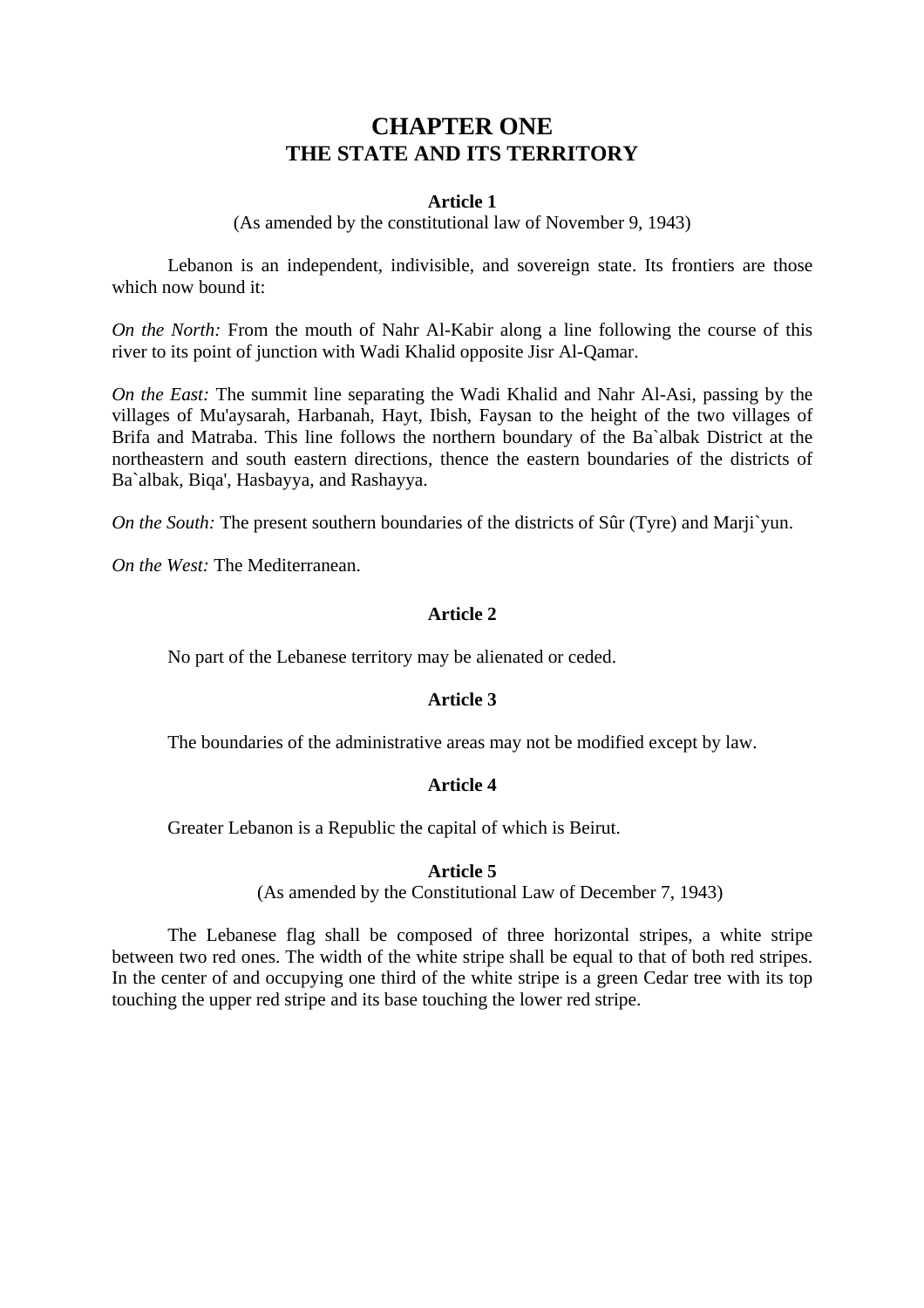### **CHAPTER TWO THE LEBANESE: THEIR RIGHTS AND DUTIES**

#### **Article 6**

Lebanese nationality and the manner in which it is acquired, retained, and lost shall be determined in accordance with the law.

#### **Article 7**

All Lebanese shall be equal before the law. They shall equally enjoy civil and political rights and shall equally be bound by public obligations and duties without any distinction.

#### **Article 8**

Individual liberty is guaranteed and protected by law. No one may be arrested, imprisoned, or kept in custody except according to the provisions of the law. No offense may be established or penalty imposed except by law.

#### **Article 9**

There shall be absolute freedom of conscience. The state in rendering homage to the God Almighty shall respect all religions and creeds and shall guarantees, under its protection the free exercise of all religious rites provided that public order is not disturbed. It shall also guarantees that the personal status and religious interests of the population, to whatever religious sect they belong, shall be respected.

#### **Article 10**

Education shall be free insofar as it is not contrary to public order and morals and does not affect the dignity of any of the religions or sects. There shall be no violation of the right of religious communities to have their own schools provided they follow the general rules issued by the state regulating public instruction.

#### **Article 11**

(As amended by the Constitutional Law of November 9, 1943)

Arabic is the official national language. A law shall determine the cases in which the French language can be used.

#### **Article 12**

Every Lebanese shall be the right to hold public office, no preference shall be made except on the basis of merit and competence, according to the conditions established by law. A special statute shall guarantee the rights of civil service in the departments to which they belong.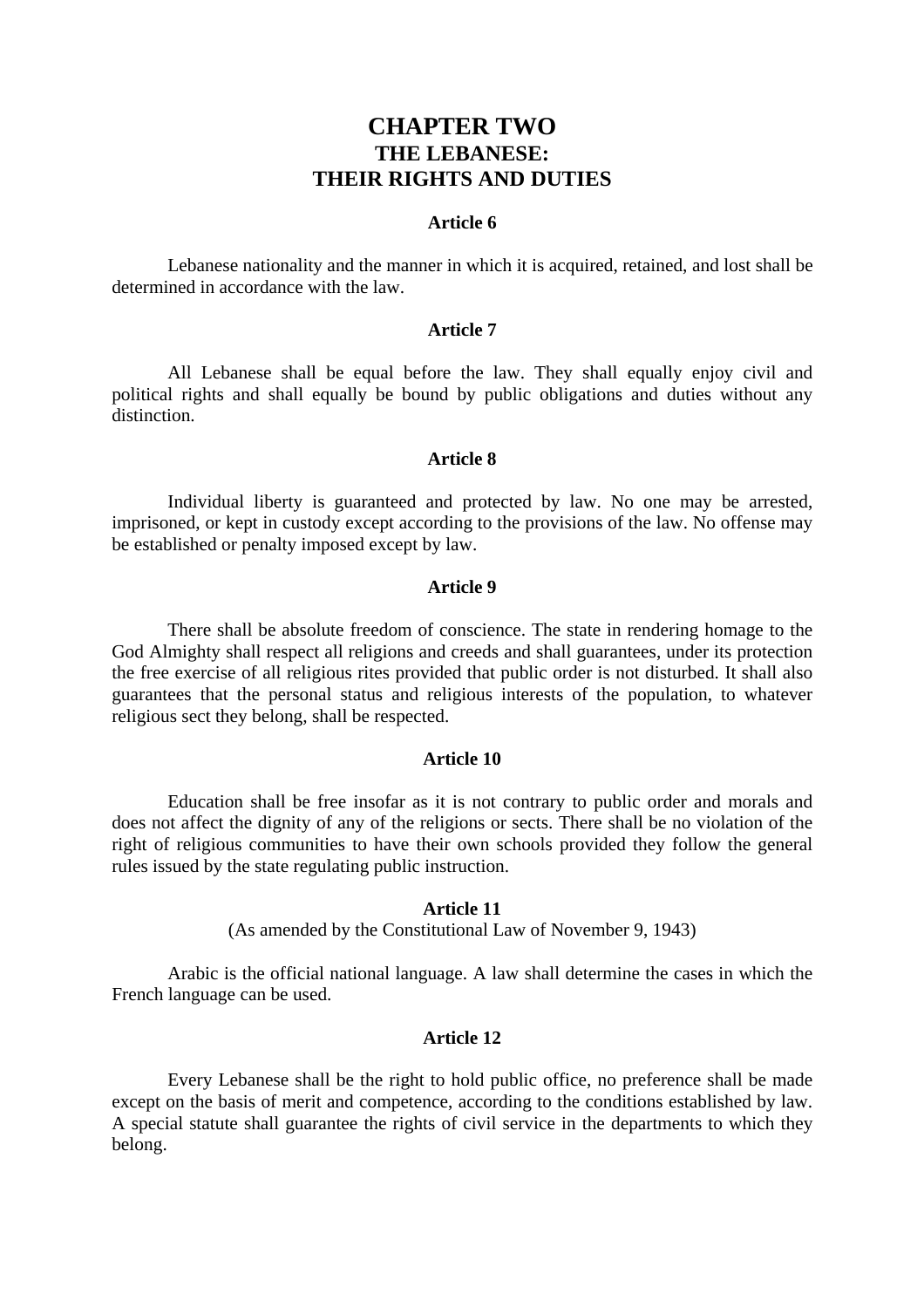The freedom to express one's opinion orally or in writing, the freedom of the press, the freedom of assembly, and the freedom of association shall be guaranteed within the limits established by law.

#### **Article 14**

The place of residence is inviolable. No one may enter it except in the circumstances and manners prescribed by law.

#### **Article 15**

Rights of ownership shall be protected by law. No one's property may be expropriated except for reasons of public utility, in the cases established by law and after fair compensation has been paid beforehand.

### **PART TOW POWERS**

### **CHAPTER ONE GENERAL PROVISIONS**

#### **Article 16**

(As amended by the Constitutional Law of October 17, 1927)

The legislative power shall be vested in a single body, the Chamber of Deputies.

#### **Article 17**

(As amended by the Constitutional Law of September 21, 1990)

Executive power shall be entrusted to the Council of Ministers and the council shall exercise it in accordance with conditions started in this constitution.

#### **Article 18**

(As amended by the Constitutional Law of October 17, 1927 and the Constitutional Law of September 21, 1990)

The Chamber of Deputies and the Council of Ministers have the right to propose laws. No law shall be promulgated until it has been adopted by the Chamber.

#### **Article 19**

 (As amended by the Constitutional Law of October 17, 1927 and the Constitutional Law of September 21, 1990)

A Constitutional Council shall be established to supervise the constitutionality of laws and to arbitrate conflicts that arise from parliamentary and presidential elections. The President of the republic, the speaker of Parliament, the Prime Minister, along with any ten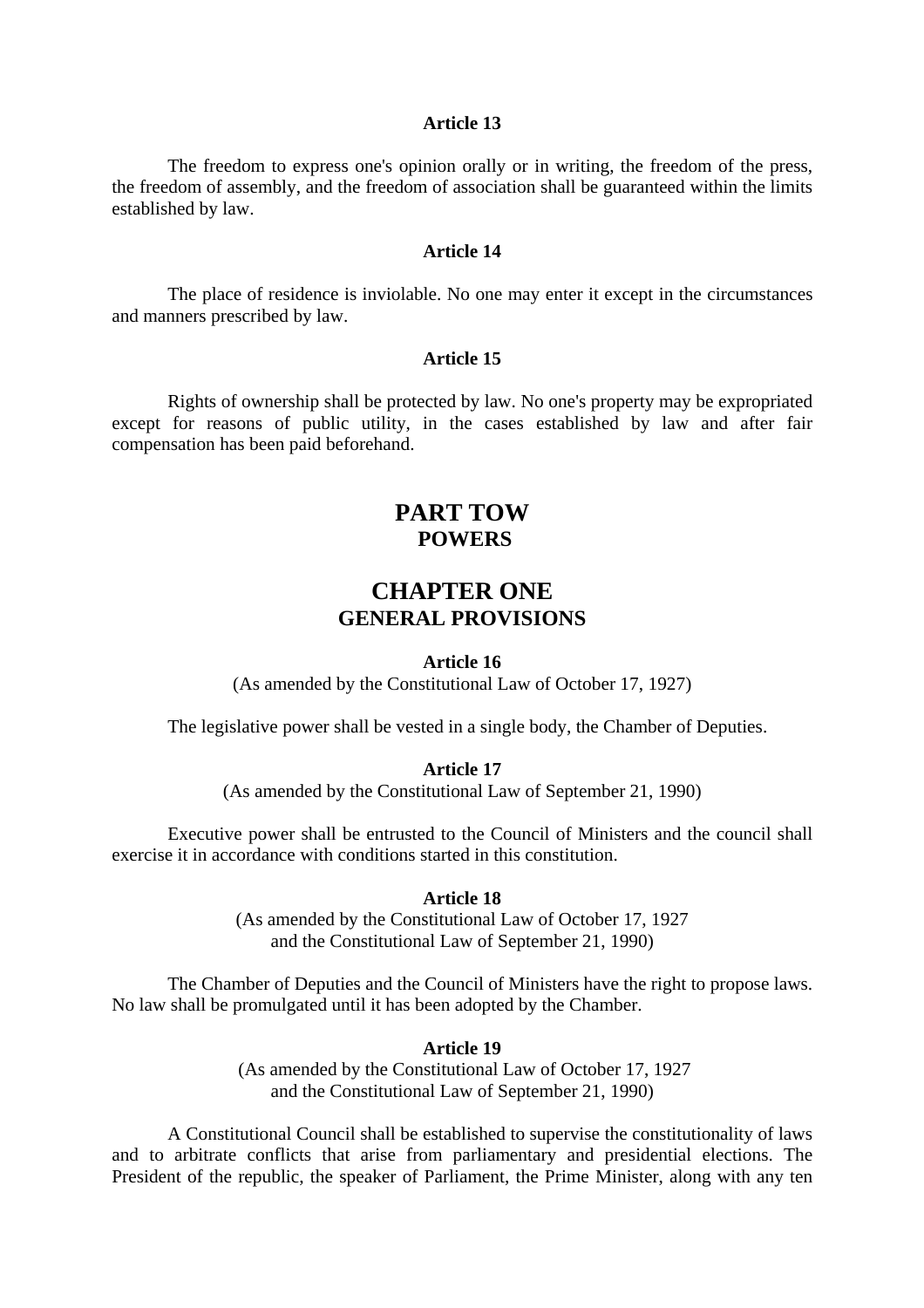Members of Parliament, have the right to refer to this Council matters that relate to the constitutionality of laws. The officially recognized heads of religious communities have the right to refer to this Council laws relating to personal status, the freedom of belief and religious practice, and the freedom of religious education.

The rules governing the organization, operation, composition of the Council and referral thereto shall be decided by a special law.

#### **Article 20**

(Abrogated by the Constitutional Law of October 17, 1927 And introduced by the Constitutional Law of September 21 1990)

The judicial power shall be exercised by courts of various degrees and jurisdictions. It shall function within the limits of an order established by the law and offering accordingly the necessary guarantees to judges and litigants.

The law shall determine the conditions and limits of the judicial guarantees. The judges shall be independent in the exercise of their functions. The decisions and judgments of all courts shall be rendered and executed in the name of the Lebanese People.

#### **Article 21**

Every Lebanese citizen who has completed his twenty-first year is an elector provided he fulfills the conditions stated by the electoral law.

### **CHAPTER TOW LEGISLATIVE POWER**

#### **Article 22**

With the election of the first Chamber of Deputies on a national, non-confessional basis, a Senate shall be established in which all the religious communities shall be represented. Its authority shall be limited to major national issues.

#### **Article 23**

(Abrogated by the Constitutional Law of October 17, 1927)

#### **Article 24**

(As amended by the Constitutional Law of October 17, 1927 And by order 129 of march 18, 1943, And by the constitutional law of January 21, 1947, And by the constitutional law September 21,1990)

The Chamber of Deputies shall be composed of elected members; their number and the method of their election shall be determined by the electoral laws in effect. Until such time as the Chamber enacts new electoral laws on a non-confessional basis, the distribution of seats shall be according to the following principles: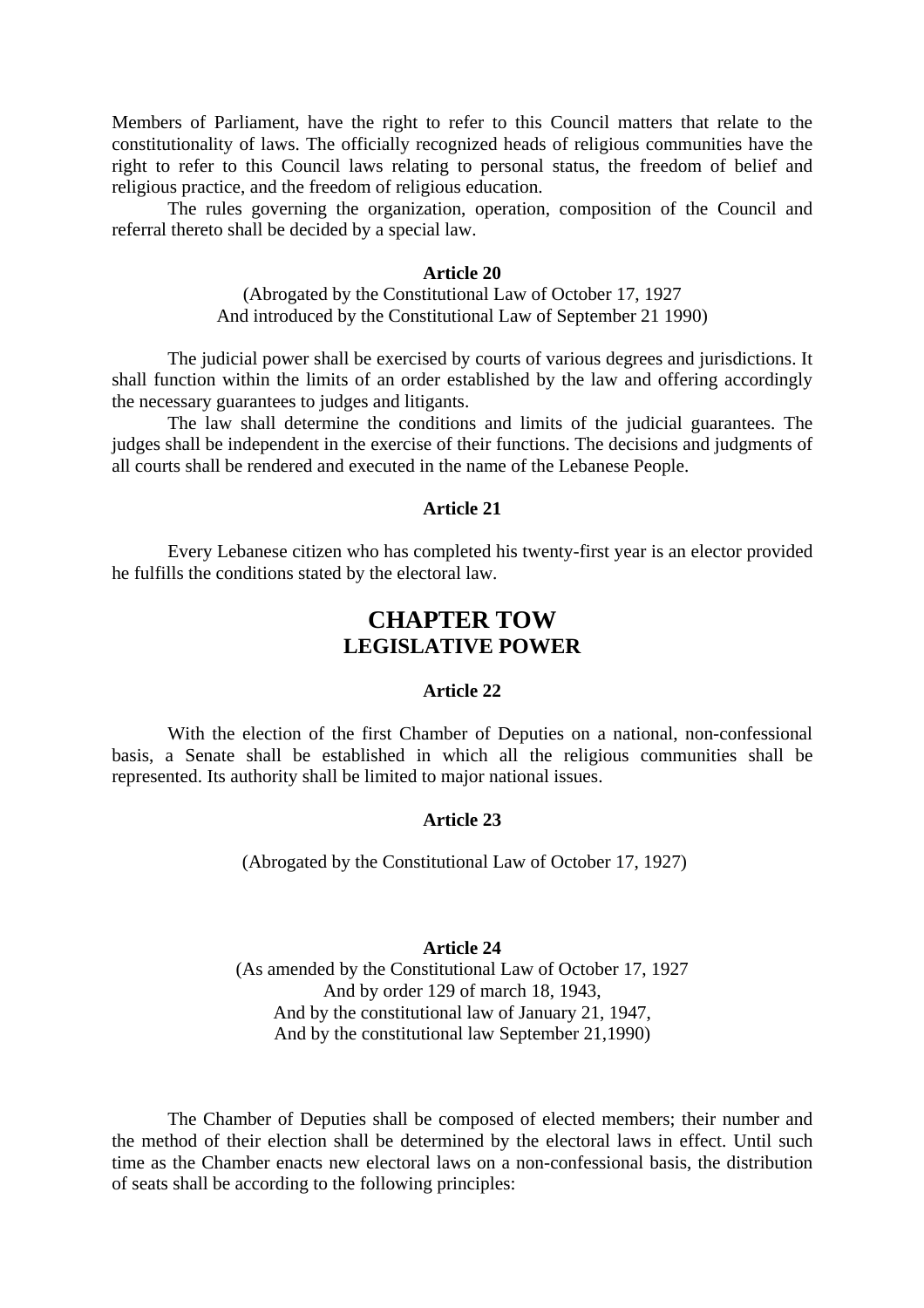a. Equal representation between Christians and Muslims.

b. Proportional representation among the confessional groups within each of the two religious communities.

c. Proportional representation among geographic regions.

Exceptionally, and for one time only, the seats that are currently vacant, as well as the new seats that have been established by law, shall be filled by appointment, all at once, and by a two thirds majority of the Government of National Unity. This is to establish equality between Christians and Muslims as stipulated in the Document of National Accord. The electoral laws shall specify the details regarding the implementation of this clause.

#### **Article 25**

(As amended by the Constitutional Law of january 21, 1947)

Should the Chamber of Deputies be dissolved, the Decision of dissolution must provide for the holding of new elections to be held in accordance with Article 24 and within a period not exceeding three months.

### **CHAPTER THREE: GENERAL PROVISIONS**

#### **Article 26**

(As amended by the Constitutional Law of October 10, 1927)

The Government and the Chamber of Deputies shall be located in Beirut.

#### **Article 27**

(As amended by the Constitutional Law of October 17, 1927 And constitutional law of January 21, 1947)

A member of the Chamber shall represent the whole nation. No restriction or condition may be imposed upon his mandate by his electors.

#### **Article 28**

(As amended by the Constitutional Law of October 17, 1927 And the constitutional law of may 8, 1929)

A Deputy may also occupy a ministerial position. Ministers, all or in part, may be selected from among the members of the Chamber of Deputies or from persons outside the Chamber.

#### **Article 29**

(As amended by the Constitutional Law of October 17, 1927)

Cases in which persons are disqualified from becoming Deputies shall be determined by law.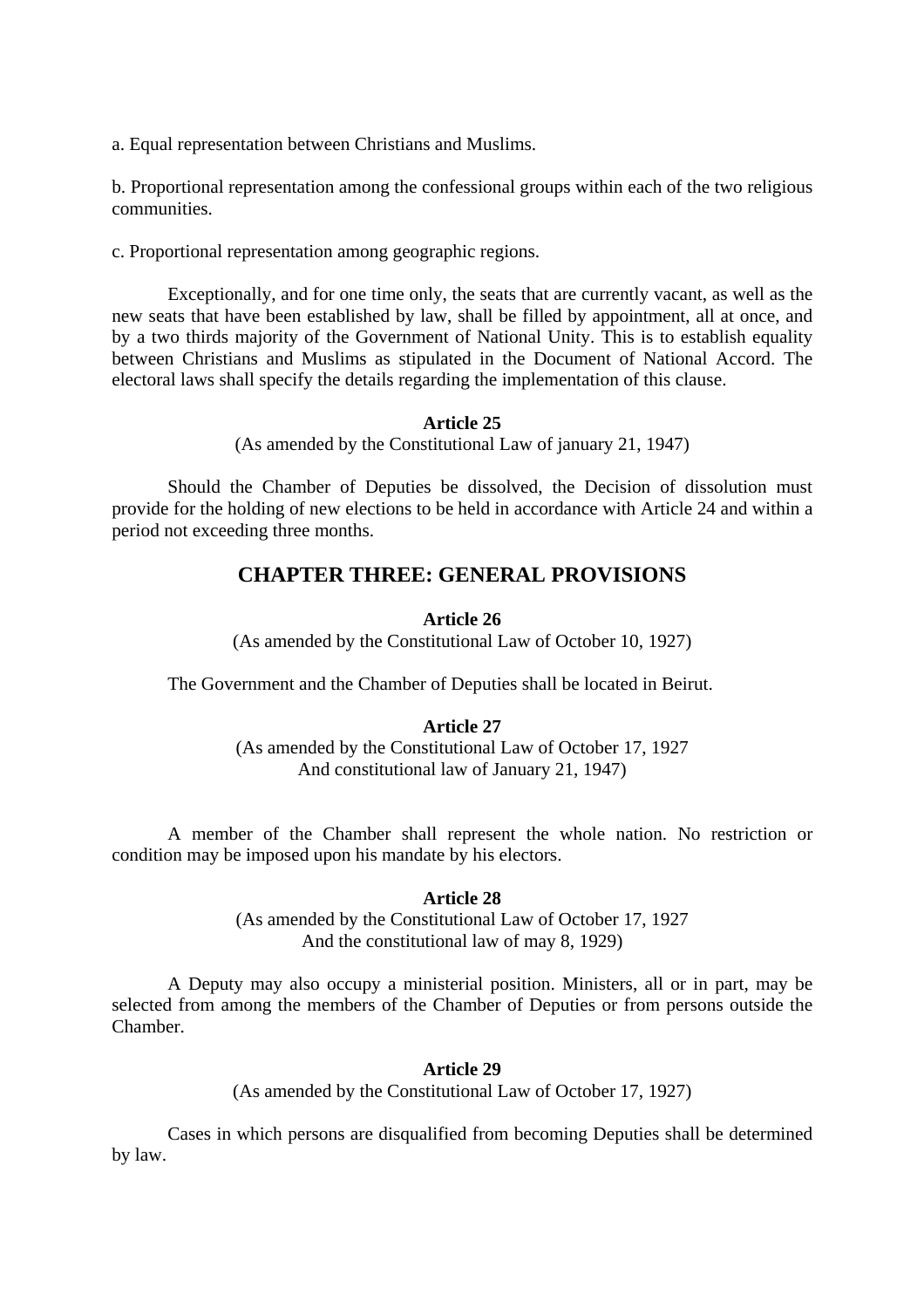(As amended by the Constitutional Law of October 17, 1927 And b the order 129 of march 18, 1943, And by the constitutional law of January 21, 1947, And by the constitutional law of September 21, 1990 )

The Deputies alone have competence to judge the validity of their mandate. No Deputy's mandate may be invalidated except by a majority of two thirds of the votes of the entire membership. This clause is automatically canceled as soon as the Constitutional Council is established and as soon as the laws relating to it are implemented.

#### **Article 31**

(As amended by the Constitutional Law of October 17, 1927)

Meetings of the Chamber outside those set for legal sessions shall be unlawful and *ipso facto* null and void.

#### **Article 32**

(As amended by the Constitutional Law of October 17, 1927)

The Chamber shall meet each year in two ordinary sessions. The first session shall open on the first Tuesday following March 15 and shall continue its meetings until the end of May. The second session shall begin on the first Tuesday following October15; its meetings shall be reserved to the discussion of, and voting on the budget before any other work. This session lasts until the end of the year.

#### **Article 33**

(As amended by the Constitutional Law of October 17, 1927 An by the constitutional law of September 21, 1990)

The ordinary sessions shall begin and end automatically on the dates fixed in Article 32. The President of the Republic in agreement with the Prime Minister may summon the Chamber to extraordinary sessions by a decree that specifies the dates of the opening and closing of the extraordinary sessions as well as the agenda. The President of the Republic shall be required to convene the Chamber if an absolute majority of the total membership so requests.

#### **Article 34**

(As amended by the Constitutional Law of October 17, 1927)

The Chamber shall not be validly constituted unless the majority of the total membership is present. Decisions shall be taken by a majority vote. Should the votes be equal, the question under consideration shall be rejected.

#### **Article 35**

(As amended by the Constitutional Law of October 17, 1927)

The meetings of the Chamber shall be public. However, at the request of the Government or of five Deputies, the Chamber may meet in secret sessions. It may then decide whether to resume the discussion of the same question in public.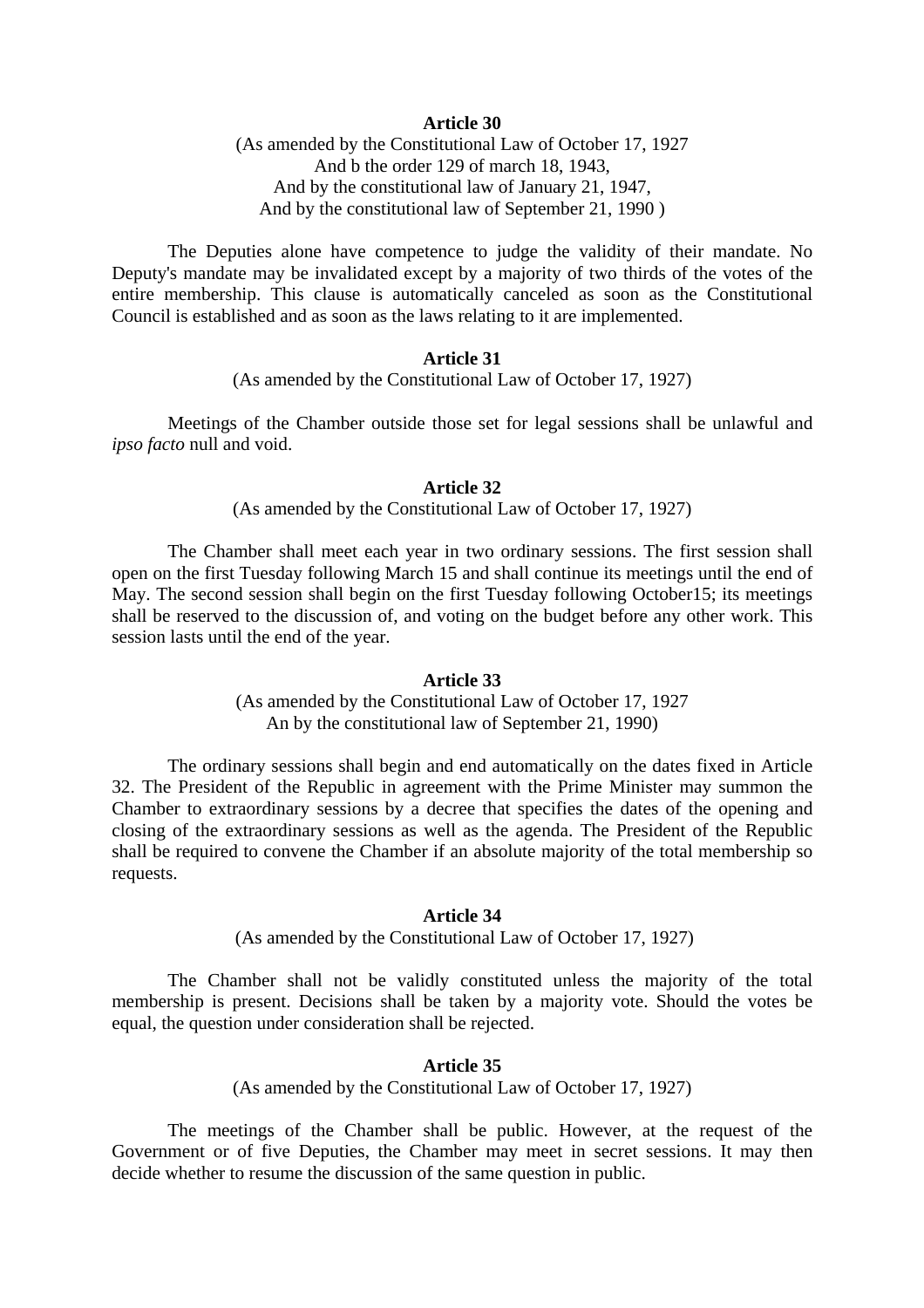Votes shall be cast verbally or by the members rising and sitting, except in case of elections when the ballot shall be secret. With respect to laws in general and on questions of confidence, the vote shall always be taken by roll-call and in an audible voice.

#### **Article 37**

(As amended by the Constitutional Law of October 17, 1927 And the constitutional law of may 8,1929)

Every Deputy shall have the absolute right to raise the question of no-confidence in the government during ordinary or extraordinary sessions. Discussion of, and voting on such a proposal may not take place until at least five days after submission to the Bureau of the Chamber and its communication to the ministers concerned.

#### **Article 38**

(As amended by the Constitutional Law of October 17, 1927)

No Bill that has been rejected by the Chamber may be re-introduced during the same session.

#### **Article 39**

(As amended by the Constitutional Law of October 17, 1927)

No member of the Chamber may be prosecuted because of ideas and opinions expressed during the period of his mandate.

#### **Article 40**

(As amended by the Constitutional Law of October 17, 1927)

No member of the Chamber may, during the sessions, be prosecuted or arrested for a criminal offense without the permission of the Chamber, except when caught in the act.

#### **Article 41**

(As amended by the Constitutional Law of October 17, 1927 And the order of march 18, 1943 And by the constitutional law of January 21, 1947)

Should a seat in the Chamber become vacant, the election of a successor shall begin within two months. The mandate of the new member shall not exceed that of the old member whose place he is taking; however, should the seat in the Chamber become vacant during the last six months of its mandate, no successor may be elected.

#### **Article 42**

(As amended by the Constitutional Law of October 17, 1927 And the order of march 18,1943, And by the constitutional law of January 21, 1947)

General elections for the renewal of the Chamber shall take place within a sixty-day period preceeding the expiration of its mandate.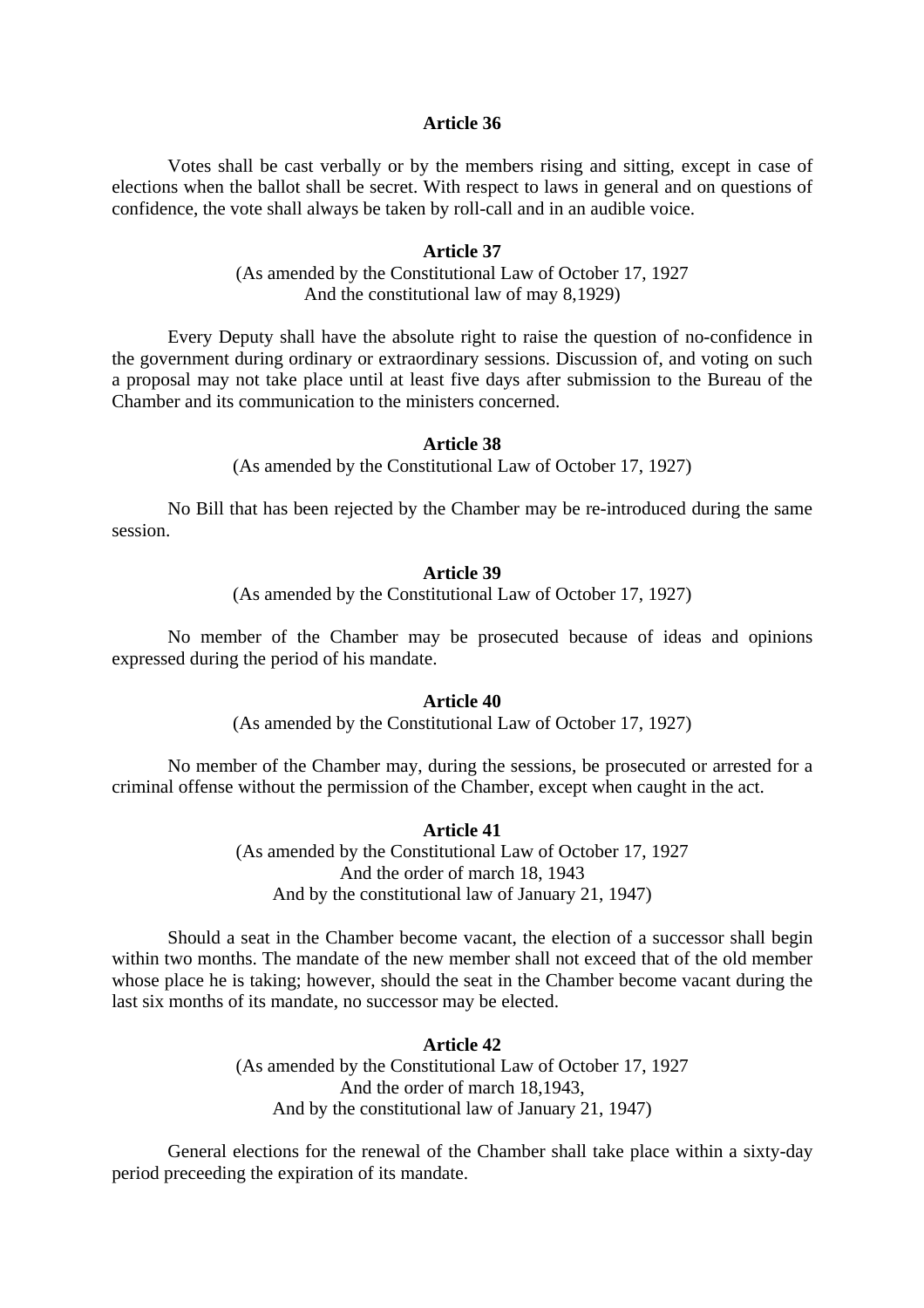(As amended by the Constitutional Law of October 17, 1927)

The Chamber shall draw up its own internal rules and procedures.

#### **Article 44**

(As amended by the Constitutional Law of October 17, 1927 And by the constitutional law of January 21, 1947, And by the constitutional law of September 21,1990 )

Each time a new Chamber is elected, the Chamber shall meet under the presidency of the oldest member, and the two youngest members shall serve as secretaries. It shall then elect separately, by a secret ballot and by an absolute majority of the votes cast, the President and the Vice President of the Chamber to hold office for the length of the Chamber's term. At the third ballot, a relative majority shall be sufficient. Should the votes be equal, the oldest candidate shall be considered elected.

Every time a new Chamber is elected, as well as in the October session or each year, the Chamber shall elect two Secretaries by secret ballot according to the majority stipulated in the first part or this article.

The Chamber may, once only, two years after the election of the President and the Vice President, and in the first session it holds, withdraw its confidence from the President or the Vice President by a Decision of two thirds of the Chamber, based on a petition signed by at least ten Deputies. The Chamber, at such point, must hold an immediate session to fill the vacant post.

#### **Article 45**

(As amended by the Constitutional Law of October 17, 1927)

Members of the Chamber may only vote when they are present at the meeting. Voting by proxy shall not be permitted.

#### **Article 46**

(As amended by the Constitutional Law of October 17, 1927)

The Chamber shall have the exclusive right to maintain order in its meetings through its President.

#### **Article 47**

(As amended by the Constitutional Law of October 17, 1927)

Petitions to the Chamber may not be presented except in writing. They may not be presented verbally or at the bar of the Chamber.

#### **Article 48**

(As amended by the Constitutional Law of October 17, 1927)

The remuneration of members of the Chamber shall be determined by law.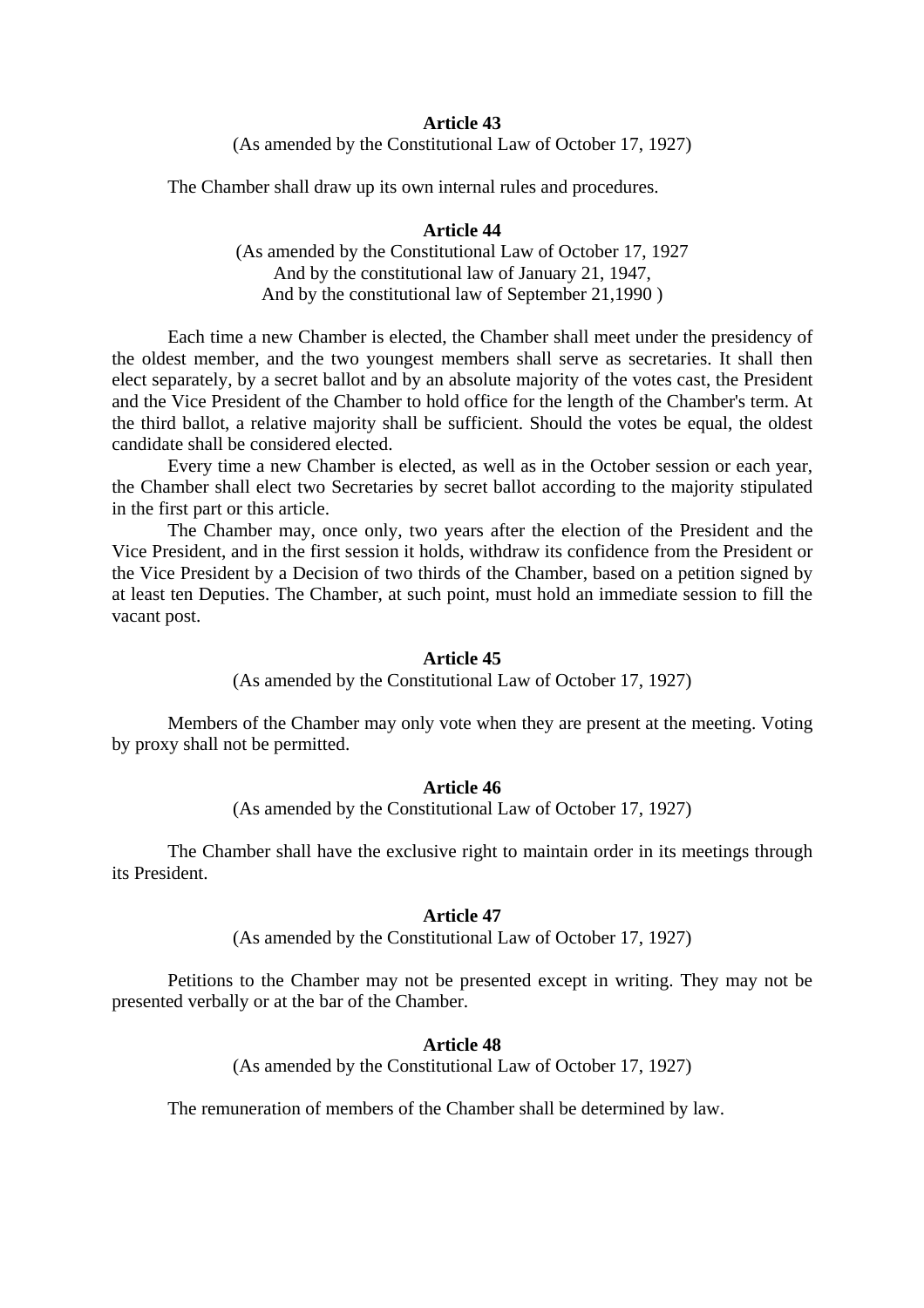### **CHAPTER FOUR THE EXECUTIVE POWER**

#### **ONE: THE PRESIDENT OF THE REPUBLIC**

#### **Article 49**

(As amended by the Constitutional Law of October 17, 1927, And by the constitutional law of may 8, 1929, And by the constitutional law of January 21, 1947 And by the constitutional law of September 21, 1990)

The President of the Republic is the head of the state and the symbol of the nation's unity. He shall safeguard the constitution and Lebanon's independence, unity, and territorial integrity. The President shall preside over the Supreme Defense Council and be the Commander-in-Chief of the Armed Forces which fall under the authority of the Council of **Ministers** 

The President of the Republic shall be elected by secret ballot and by a twothirds majority of the Chamber of Deputies. After a first ballot, an absolute majority shall be sufficient. The President's term is six years. He may not be re-elected until six years after the expiration of his last mandate. No one may be elected to the Presidency of the Republic unless he fulfills the conditions of eligibility for the Chamber of Deputies.

It is also not possible to elect judges, Grade One civil servants, or their equivalents in all public institutions to the Presidency during their term or office or within two years following the date of their resignation and their effective cessation of service, or following retirement.

#### **Article 50**

Upon assuming office, the President of the Republic shall take an oath of fidelity before the Parliament, to the Nation and the constitution, in the following terms:

*"I swear by Almighty God to observe the Constitution and the laws of the Lebanese Nation and to maintain the independence of Lebanon and its territorial integrity."*

#### **Article 51**

(As amended by the Constitutional Law of October 17, 1927 And by the constitutional law of September 21, 1990)

The President of the Republic shall promulgate the laws after they have been approved by the Chamber in accordance with the time limits specified by the constitution. He asks for the publication or these laws, and he may not modify these laws or exempt anyone from complying with their provisions.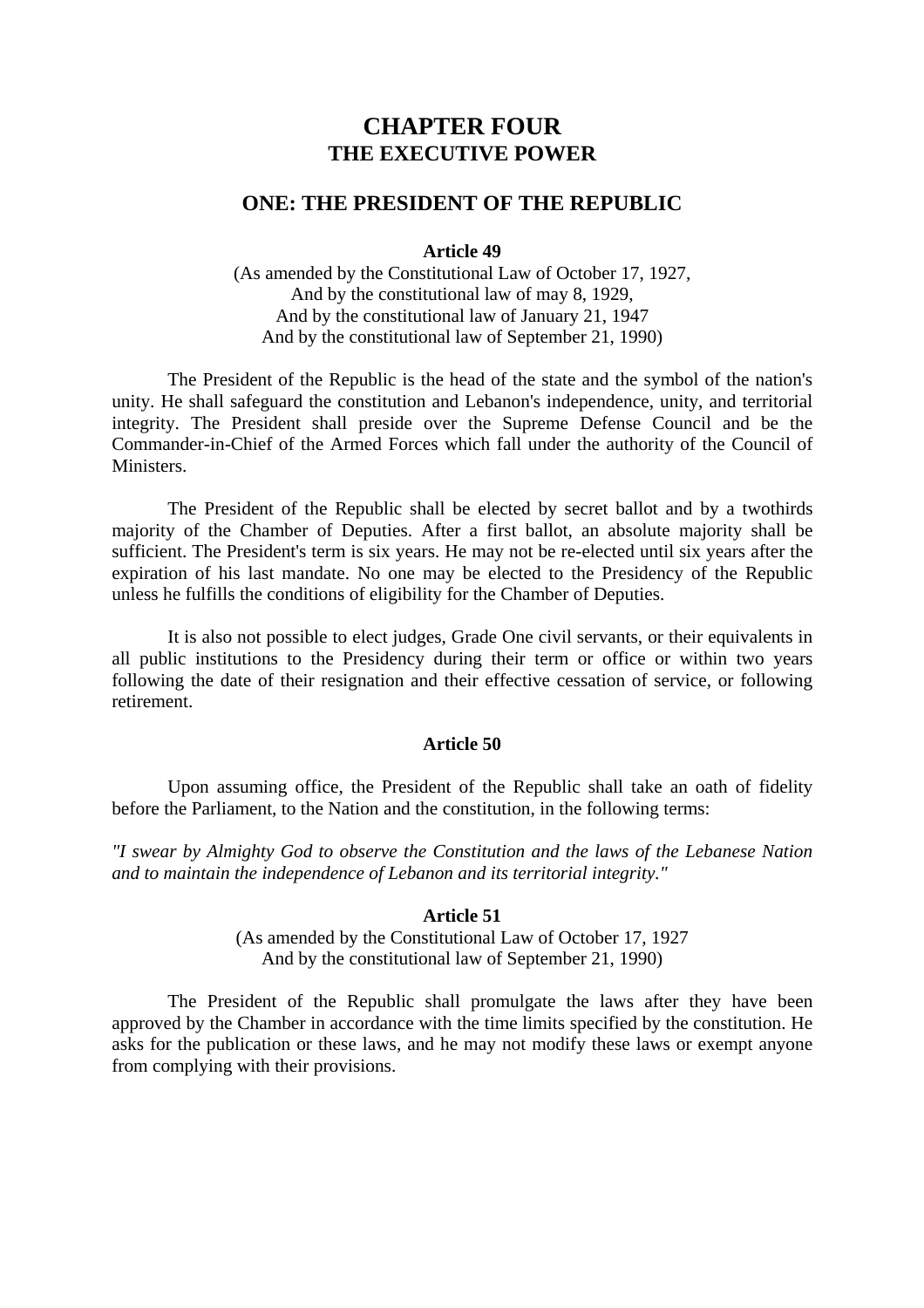(As amended by the Constitutional Law of October 17, 1927, And the constitutional law of November 9, 1943, And by the constitutional law of September 21,1990)

The President of the Republic shall negotiate and ratify international treaties in agreement with the Prime Minister. These treaties are not considered ratified except after approve by the Council of Ministers. They shall be made known to the Chamber and Deputies whenever the national interest and security of the state permit. However, treaties involving the finances of the state, commercial treaties, and in general treaties that cannot be renounced every year shall not be considered ratified until they have been approved by the Chamber of Deputies.

#### **Article 53**

(As amended by the Constitutional Law of October 17, 1927, And by the constitutional law o January 21, 1947, And by the constitutional law of september 21, 199)

1. The President of the Republic preside over the Council of Ministers when he wishes without participating in voting.

2. The President of the Republic shall designate the Prime Minister in consultation with the President of the Chamber of Deputies based on binding parliamentary consultations, the content of which he shall formally disclose to the latter.

3. He alone shall issue the Decree which designates the Prime Minister.

4. He shall issue, in agreement with the Prime Minister, the decree appointing the Cabinet and the decrees accepting the resignation of Ministers or their dismissal.

5. He alone shall issue, the decrees accepting the resignation of the Cabinet or considering it resigned.

6. He shall forward to the Chamber of Deputies Bills that are delivered to him by the Council of Ministers.

7. He shall accredit ambassadors and accept the credentials of ambassadors.

8. He shall preside over official functions and grant official decorations by Decree.

9. He shall grant particular pardons by Decree, but a general amnesty cannot be granted except by a law.

10. He shall address, when necessary, messages to the Chamber of Deputies.

11. He may introduce, from outside the agenda, any urgent matter to the council of Ministers.

12. He may, in agreement with the Prime Minister, call the Council of Ministers to an extraordinary session whenever he deems this it necessary.

#### **Article 54**

(As amended by the Constitutional Law of september 21, 1990)

The decisions of the President of the Republic must be countersigned by the Prime Minister and the Minister or Ministers concerned with the exception of the Decree designating a new Prime Minister and the Decree accepting the resignation of the Cabinet or considering it resigned. Decrees issuing laws must be countersigned by the Prime Minister.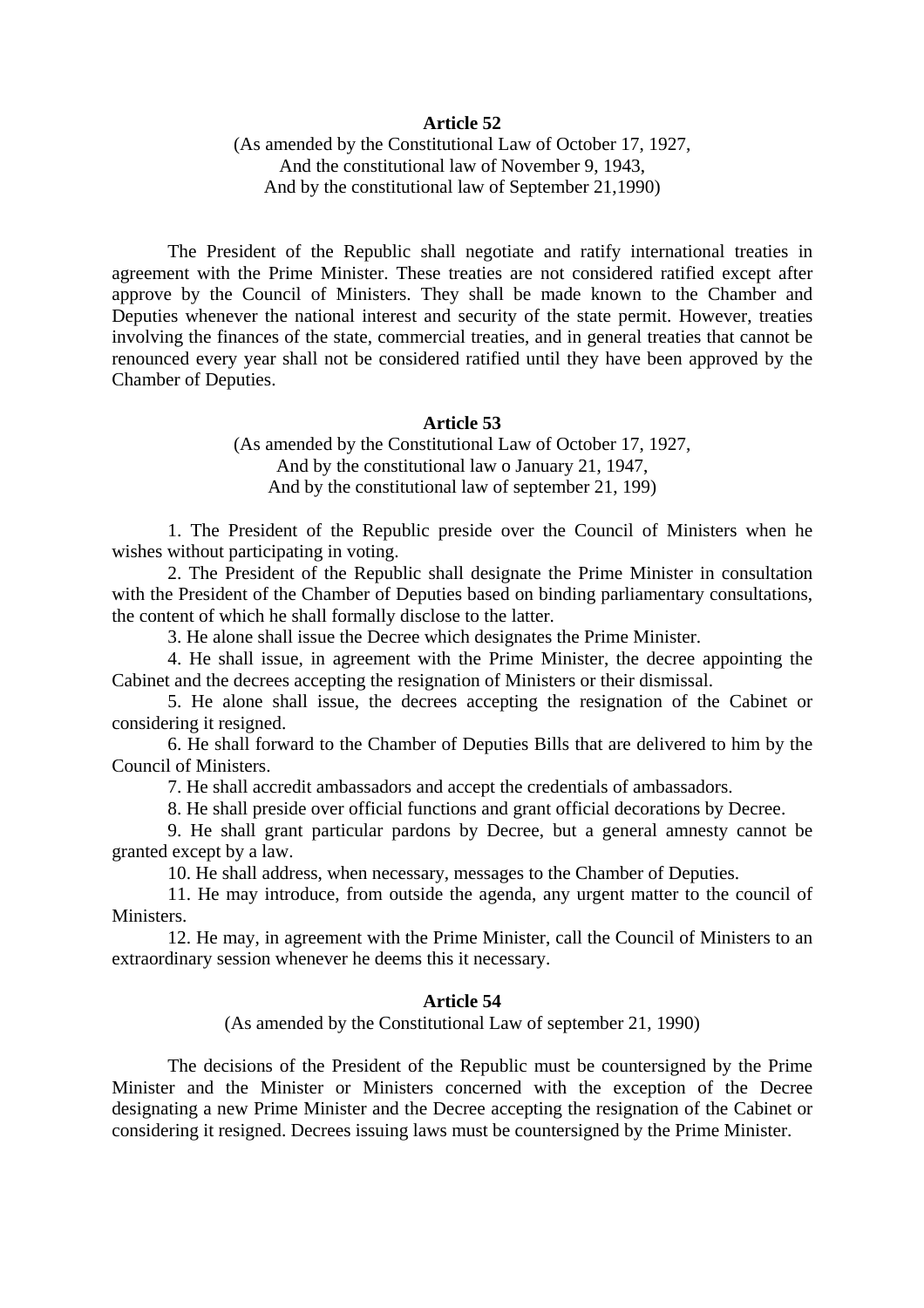(As amended by the Constitutional Law of October 17, 1927 And by the constitutional law of may 8 1929 And by the constitutional law of September 21,1990)

The President of the Republic may, in accordance with the conditions stipulated in Articles 65 and 77 of this constitution, ask the Council of Ministers to dissolve the Chamber of Deputies before the expiration of its mandate. If the Council, based on this request, decides to dissolve the Chamber of Deputies, the President shall issues the Decree dissolving it, and in this case, the electoral bodies shall meet as provided for in Article 25, and the new Chamber shall be called to convene within fifteen days after the proclamation of the election.

The Bureau of the Chamber of Deputies shall continue to function until the election or a new Chamber.

If elections are not held within the time limit specified in Article 25 of the constitution, the Decree dissolving the Chamber shall be considered null and void, and the Chamber of Deputies shall continue to exercise its powers according to the stipulations of the constitution.

#### **Article 56**

(As amended by the Constitutional Law of October 17, 1927 And the constitutional law of September 21,1990)

The President of the Republic shall issue the laws which have been definitely adopted and demand their publication. He must issue laws which were declared urgent by a Decision of the Chamber within five days and demand their publication.

He shall issue decrees and demand their publication; he has the right to ask the Council of Ministers to reconsider any decision taken by the Chamber within fifteen days as of its registration with the Presidency. If the Council of Ministers insists on the adopted decision or if the time limit expires without the decree being issued or returned, the decision or decree shall be considered automatically operative and must be published.

#### **Article 57**

(As amended by the Constitutional Law of October 17, 1927 And the constitutional law of September 21, 1990)

The President of the Republic, after informing the Council of Ministers, shall have the right to request the reconsideration of a law once during the period prescribed for its issue. This request may not be refused. When the President exercises this right, he shall not be required to issue the law until it has been discussed and approved by an absolute majority of all the members legally composing the Chamber. If the time limit expires without the law being issued or returned, the law shall be considered automatically operative and must be promulgated.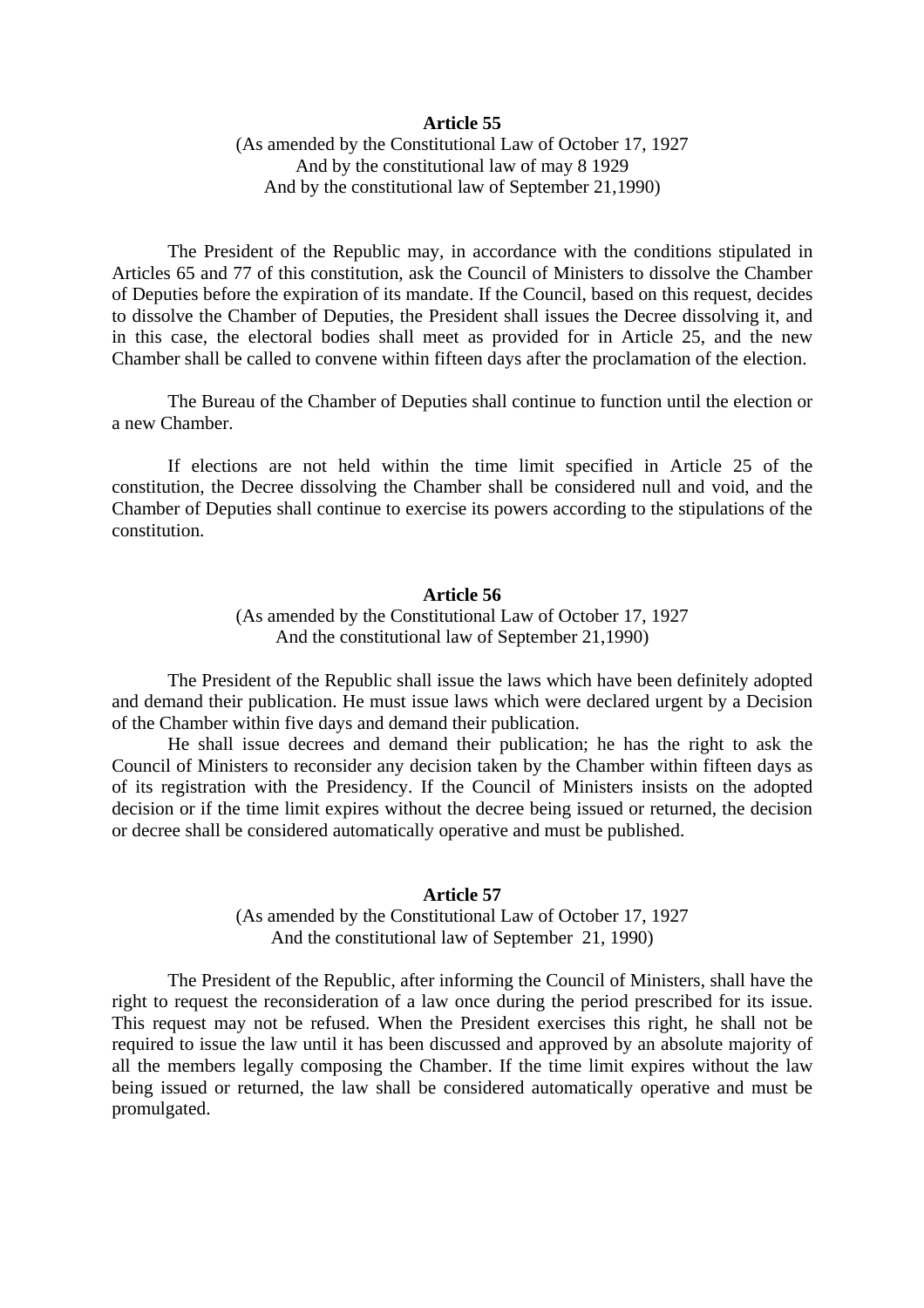(As amended by the Constitutional Law of October 17, 1927 And the constitutional law of September 21,1990)

By means of a decree issued after the approval of the Council of Ministers, the President of the Republic may put into effect any bill which has been previously declared to be urgent by the government with the approval of the Council of Minister in the decree of its transmission to the Chamber, and on which the Chamber has not given a decision within forty days following its communication to the Chamber, and including it in the agenda of a general meeting and reading it therein.

#### **Article 59**

(As amended by the Constitutional Law of October 17, 1927)

The President of the Republic may adjourn the Chamber for a period not exceeding one month. He may not do so twice during the same session.

#### **Article 60**

(As amended by the Constitutional Law of January 21, 1947)

While performing his functions, the President of the Republic shall not be held responsible except when he violates the constitution or in the case of high treason.

However, responsibility with respect to ordinary crimes shall be subject to the ordinary laws. For such crimes, as well as for violation of the constitution and for high treason, he may not be impeached except by a two thirds majority of the total members of the Chamber of Deputies. He shall be tried by the Supreme Council provided for in Article 80. The functions of Public Prosecutor of the Supreme Council shall be performed by a judge appointed by the Supreme Court formed all its chambers.

#### **Article 61**

Should the President of the Republic be impeached, he shall be suspended from his functions. The presidency shall remain vacant until the Supreme Council has settled the matter.

#### **Article 62**

(As amended by the Constitutional Law of September 21, 1990)

Should there be a vacancy in the Presidency for any reason whatsoever, the Council of Ministers shall exercise the authorities of the President by delegation.

#### **Article 63**

The remuneration of the President of the Republic shall be determined by a law. It may not be increased or reduced during his term of office.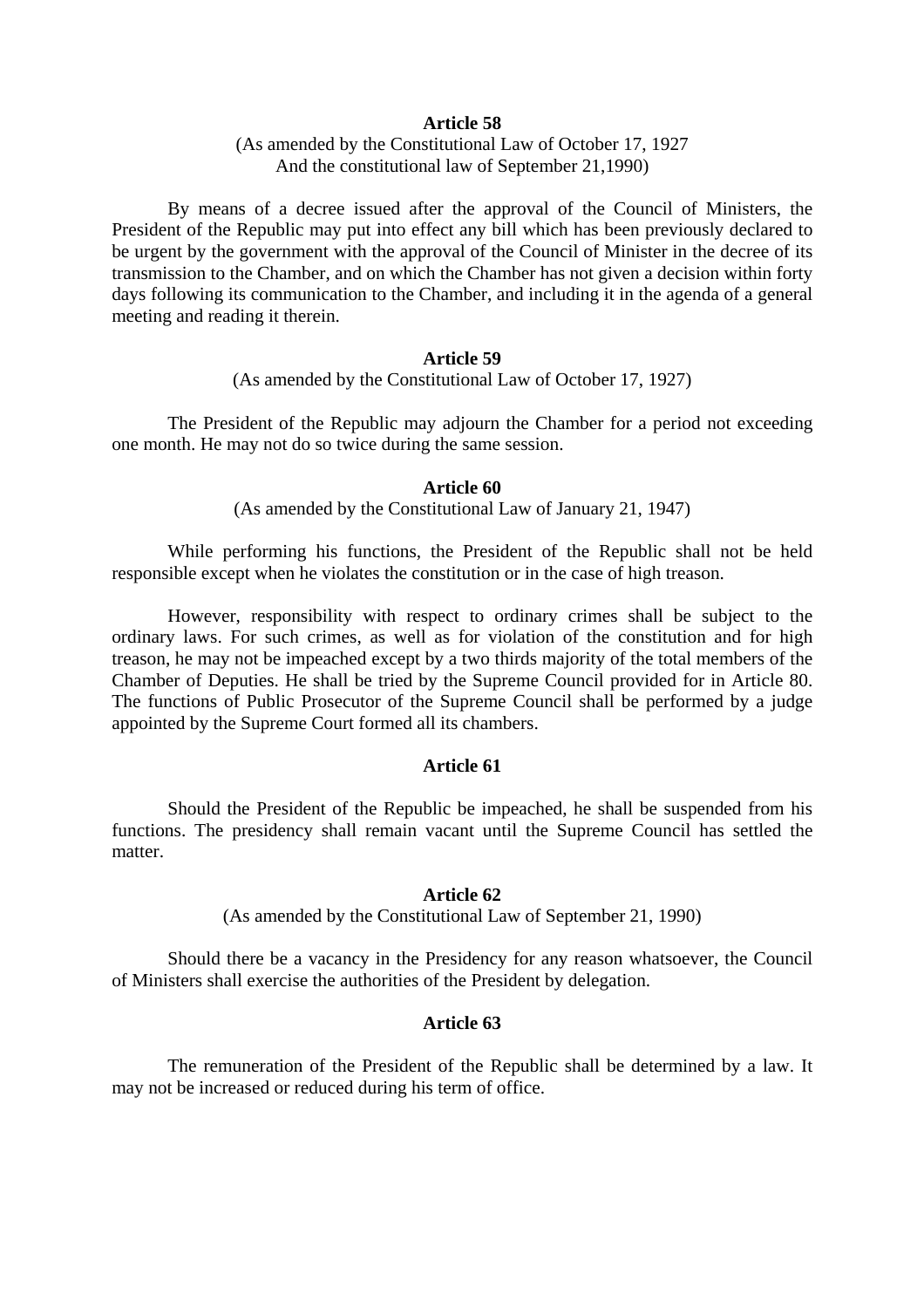#### **TWO: THE PRIME MINISTER**

#### **Article 64**

(As amended by the Constitutional Law of September 21, 1990)

The Prime Minister is the Head of Government and its representative. He speaks in its name and shall be considered responsible for executing the general policy that is set by the Council of Ministers. He shall exercise the following powers:

1. He shall head the Council of Ministers and shall be *ex officio* Deputy Head of the Supreme Defense Council.

2. He shall conduct the parliamentary consultations for forming the government. He shall sign, with the President of the Republic, the Decree of its formation. The government must present its general statement of policy to the Chamber to gain its confidence within thirty days of the date of issuance of the Decree in which the government was formed. The government shall not exercise its powers before it gains confidence nor after it has resigned or is considered resigned, except in the narrow sense of a care-taker government.

3. He shall present the Government's general policy before the Chamber of Deputies.

4. He shall sign, with the President of the Republic, all decrees, except the Decree which designates him the Prime Minister, and the Decree accepting the government's resignation or considering it as having resigned.

5. He shall sign the Decree calling for an extraordinary parliamentary session, and decrees issuing laws, and decrees requesting the reconsideration of laws.

6. He shall call the Council of Ministers into session and sets its agenda, and he shall inform the President beforehand of the subjects included on the agenda and of the urgent subjects that will be discussed.

7. He shall follow up the activities of administrations and public institutions, and shall coordinate among the Ministers and give general guidance to ensure the proper progress of affairs.

8. He shall hold working meetings with the concerned authorities in the Government in the presence of the concerned Minister.

### **THREE: THE COUNCIL OF MINISTERS**

#### **Article 65**

(As amended by the Constitutional Law of September 21, 1990)

The Executive authority shall be vested in the Council of Ministers. It shall be the authority to which the armed forces are subject. Among the authorities that it shall exercise are the following:

1. It shall set the general policy of the Government in all fields, draw up Bills and organizational Decrees and take the decisions necessary for implementing them.

2. It shall watch over the execution of laws and regulations and supervise the activities of all the Government's branches including the civil, military, and security administrations and institutions.

3. It shall appoint state employees, dismiss them and accept their resignations according to the law.

4. It shall dissolve the Chamber of Deputies upon the request of the President of the Republic if the Chamber of Deputies, for no compelling reasons, fails to meet during one of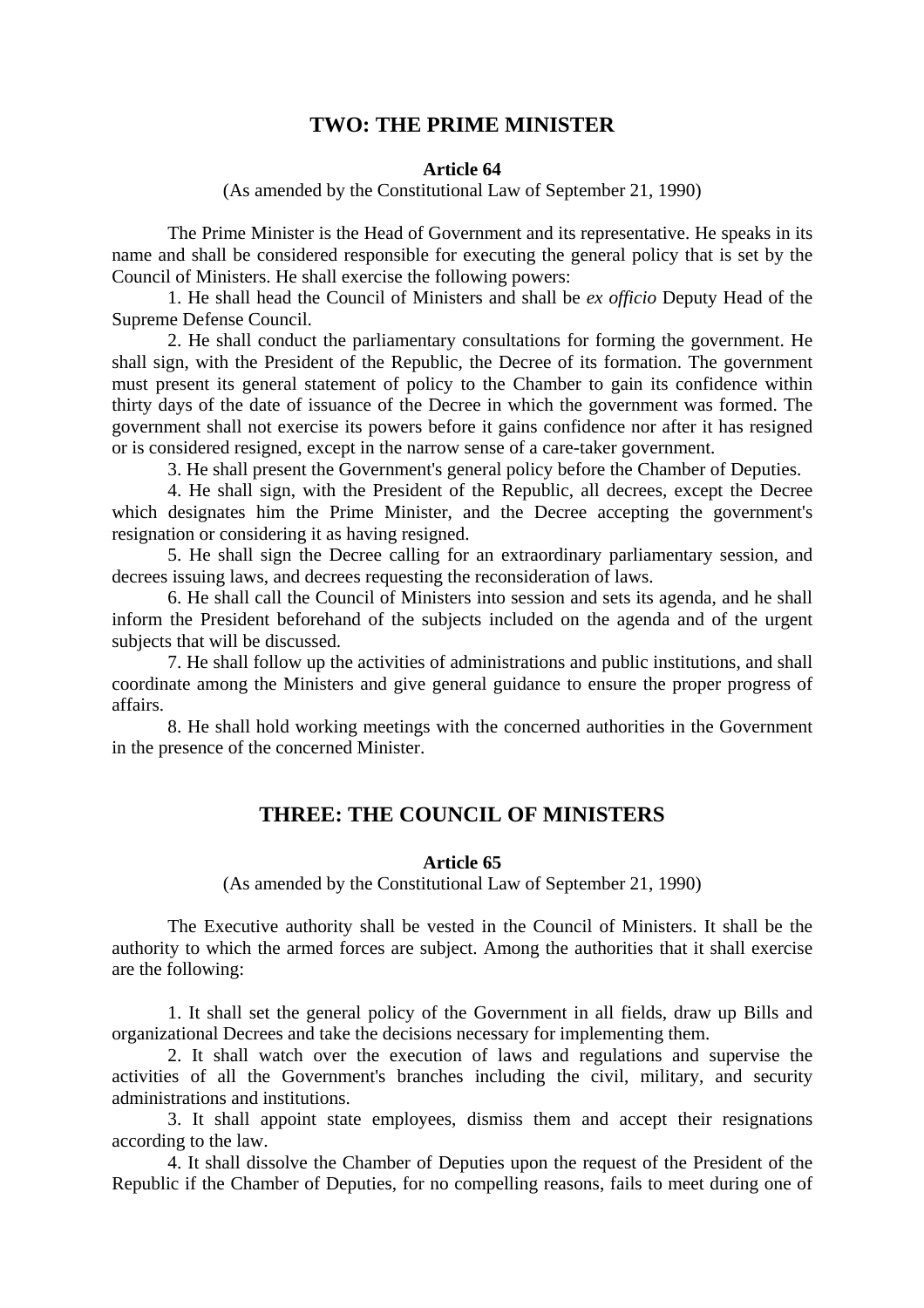its regular sessions and fails to meet throughout two successive extraordinary sessions, each longer than one month, or if the Chamber returns the entire budget plan with the aim of paralyzing the Government. This right cannot be exercised a second time if it is for the same reasons which led to the dissolution of the Chamber the first time.

5. The Council of Ministers shall meet periodically in a special seat, and the President of the republic shall chair its meetings when he attends. The legal quorum for a Council meeting shall be a two-thirds majority of its members. It shall make its decisions by consensus. If that is not possible, it makes its decisions by vote of the majority of attending members. Basic issues shall require the approval of two thirds of the members of the government named in the Decree of its formation. The following issues are considered basic:

The amendment of the constitution, the declaration of a state of emergency and its termination, war and peace, general mobilization, international, long-term comprehensive development plans, the appointment of employees of grade one and its equivalent, the reconsideration of the administrative divisions, the dissolution of the Chamber of Deputies, electoral laws, nationality laws, personal status laws, and the dismissal of Ministers.

#### **Article 66**

(As amended by the Constitutional Law of October 17, 1927 And the constitutional law of September 21, 1990)

Only Lebanese who satisfy the conditions for becoming deputies may assume ministerial posts.

The Ministers shall administer the Government's services and shall be entrusted with applying the laws and regulations, each one pertaining to matters relating to his department.

Ministers shall be collectively responsible before the Chamber for the general policy of the Government and individually responsible for their personal actions.

#### **Article 67**

(As amended by the Constitutional Law of October 17, 1927)

Ministers may attend the Chamber if they so desire, and they shall have the right to be heard whenever they request to speak. They may be assisted by whomever they select from among the officials of their Departments.

#### **Article 68**

(As amended by the Constitutional Law of October 17, 1927)

When the Chamber, in accordance with Article 37, passes a vote of no confidence in a Minister, that Minister shall be required to resign.

#### **Article 69**

(As amended by the Constitutional Law of October 17, 1927, Abrogated by the constitutional law of may 8, 1929, And issued by the constitutional law of September 21, 1990)

1 The Government shall be considered resigned in the following circumstances:

a. if the Prime Minister resigns;

b. if it loses more than a third of the members specified in the Decree of its formation; c. if the Prime Minister dies;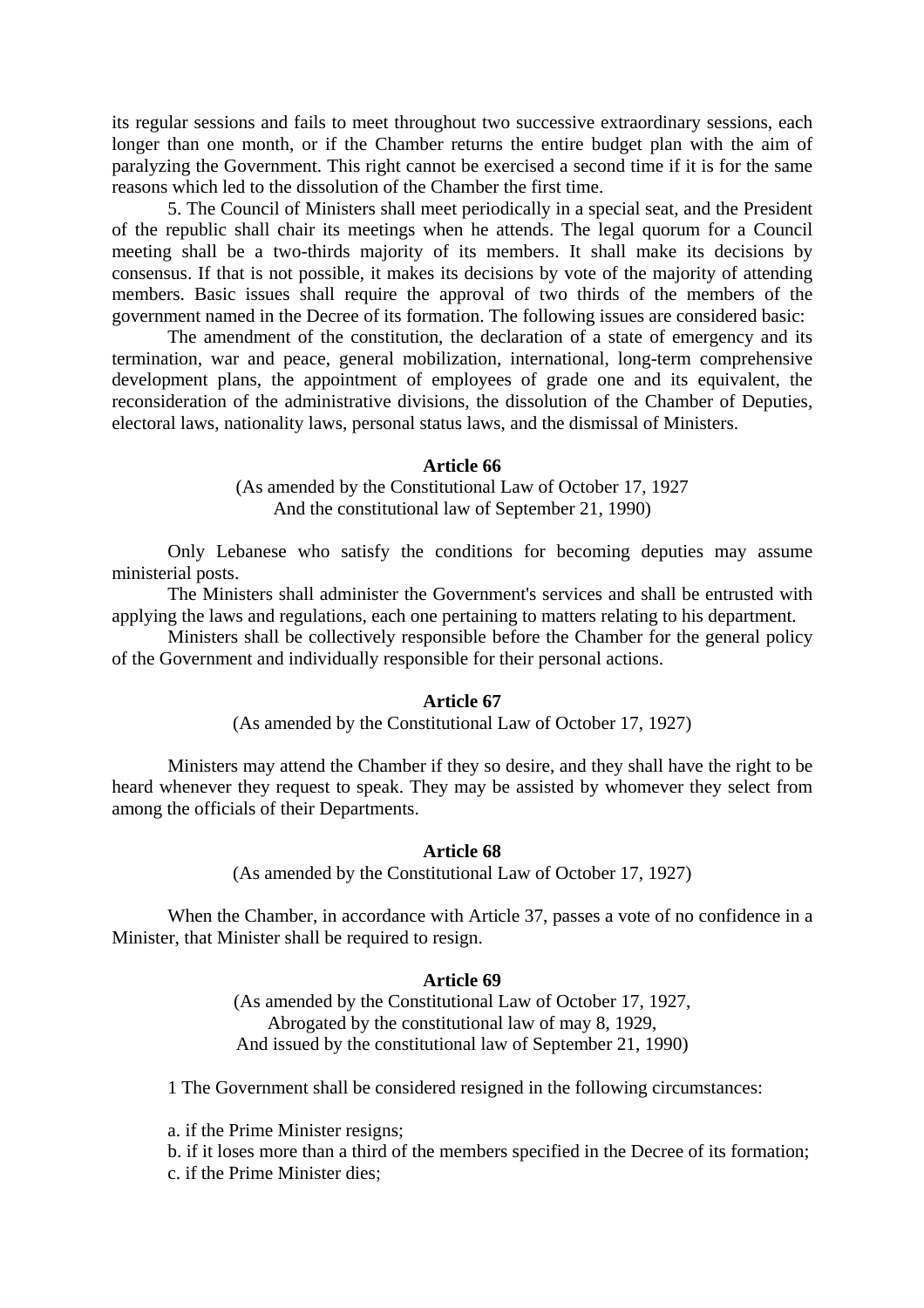d. at the beginning of the term of the President of the Republic;

e. at the beginning of the term of the Chamber of Deputies;

f. when it loses the confidence of the Chamber of Deputies based on the Chamber's initiative or based on the Council's initiative to seek confidence.

2 A Ministers shall be dismissed by a Decree signed by the President of the Republic and the Prime Minister after the approval of two-thirds of the Council members.

3 When the Council resigns or is considered resigned, the Chamber of Deputies shall automatically be considered convened in extraordinary session until a new Council has been formed and has gained the Chamber's confidence.

#### **Article 70**

(As amended by the Constitutional Law of September 21, 1990)

The Chamber of Deputies has the right to impeach the Prime Minister and Ministers for high treason or for breach of their duties. The decision to impeach may not be taken except by a two-thirds majority of the total members of the Chamber. A special law shall determine the conditions of the civil liability of the Prime Minister and individual Ministers.

#### **Article 71**

(As amended by the Constitutional Law of september 21, 1990)

The impeached Prime Minister or Minister shall be tried by the Supreme Council.

#### **Article 72**

(As amended by the Constitutional Law of September 21, 1990)

The Prime Minister or Minister shall leave office as soon as the Decision of impeachment concerning him is issued. If he resigns, his resignation shall not prevent judicial proceedings from being instituted or continued against him.

### **PART THREE**

### **A: ELECTION OF THE PRESIDENT OF THE REPUBLIC**

### **Article 73**

(As amended by the Constitutional Law of October 17, 1927, And the constitutional law of may 22,1948, And the constitutional law of april 24,1976)

One month at least and two months at most before the expiration of the term of office of the President of the Republic, the Chamber shall be convened by its President to elect the new President of the Republic. However, should it not be convened for this purpose, the Chamber shall meet automatically on the tenth day preceding the expiration of the President's term of office.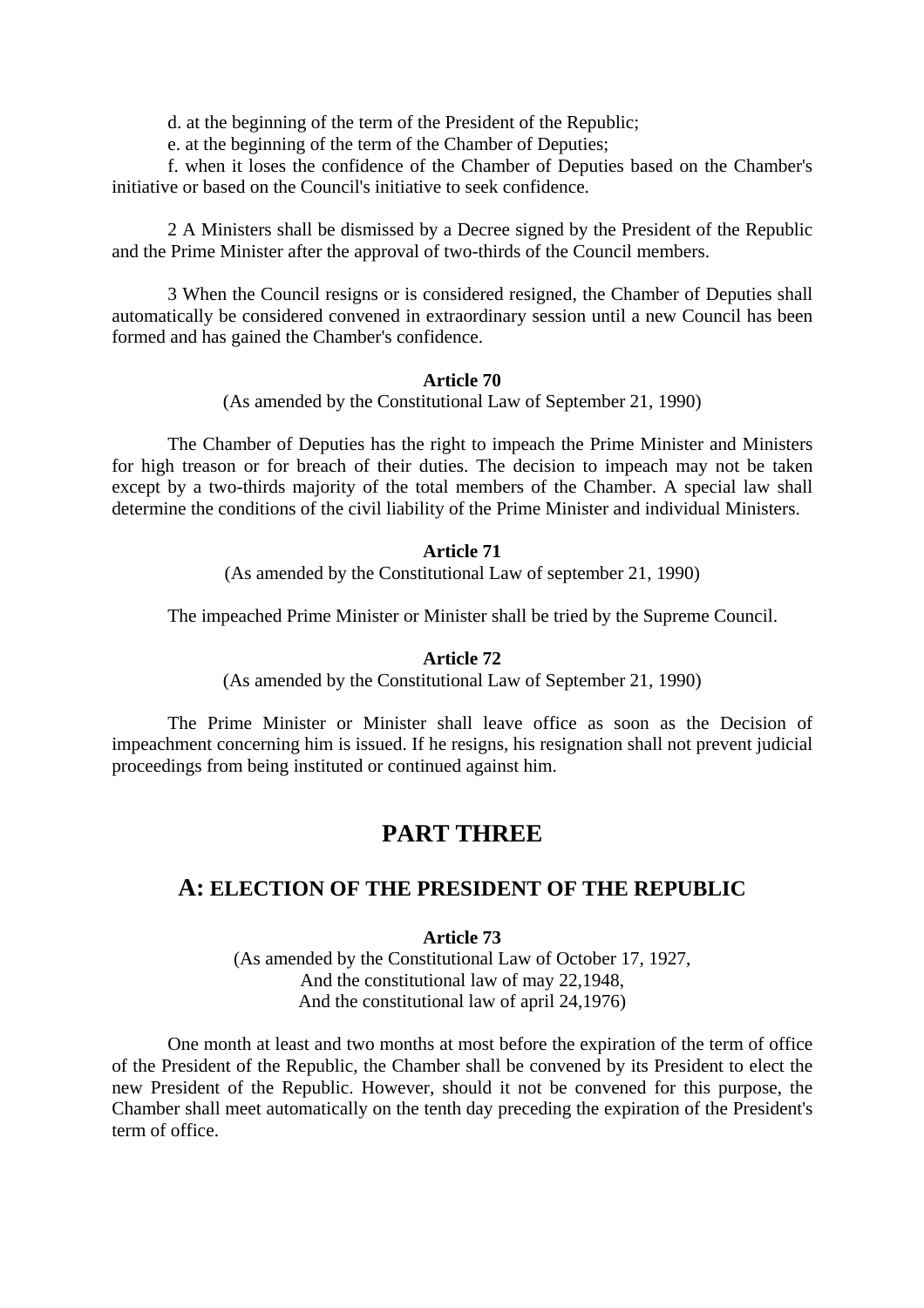#### (As amended by the Constitutional Law of October 17, 1927)

Should the Presidency become vacant through the death or resignation of the President or for any other cause, the Chamber shall meet immediately and by virtue of the law to elect a successor. If either Chamber happens to be dissolved at the time the vacancy occurs, the electoral bodies shall be convened without delay and, as soon as the elections have taken place, the Chamber meets by virtue of the law.

#### **Article 75**

(As amended by the Constitutional Law of October 17, 1927)

The Chamber meeting to elect the President of the Republic shall be considered an electoral body and not a legislative assembly. It must proceed immediately, without discussion of any other act, to elect the Head of the State.

### **B: AMENDMENT THE CONSTITUTION**

#### **Article 76**

(As amended by the Constitutional Law of October 17, 1927)

The constitution may be revised upon the suggestion of the President of the Republic. In such a case the Government submits a bill to the Chamber of Deputies.

#### **Article 77**

(As amended by the Constitutional Law of October 17, 1927, And the oonstitutional law of September 21,1990)

The constitution may also be revised upon the request of the Chamber of Deputies. In this such the following procedures shall be observed:

During an ordinary session and upon the proposal of at least ten of its members, the Chamber of Deputies may propose, by a two-thirds majority of the total members lawfully composing the Chamber, the revision of the constitution.

However, the articles and the issues referred to in the proposal must be clearly defined and stated. The President of the Chamber shall then transmit the recommendation to the Government requesting it to prepare a bill relating thereto. If the Government approves the proposal of the Chamber by a majority of two thirds, it must prepare the draft amendment and submit it to the Chamber within four months; if it does not approve, it shall return the Decision to the Chamber for reconsideration. If the Chamber insists upon the proposal by a three-fourths majority of the total members lawfully composing the Chamber, the President of the Republic has then either to comply with the Chamber's recommendation wish ask the Council of Ministers to dissolve the Chamber and to hold new elections within three months. If the new Chamber insists on the necessity of amendment, the Government must acquiese and submit the draft amendment within four months.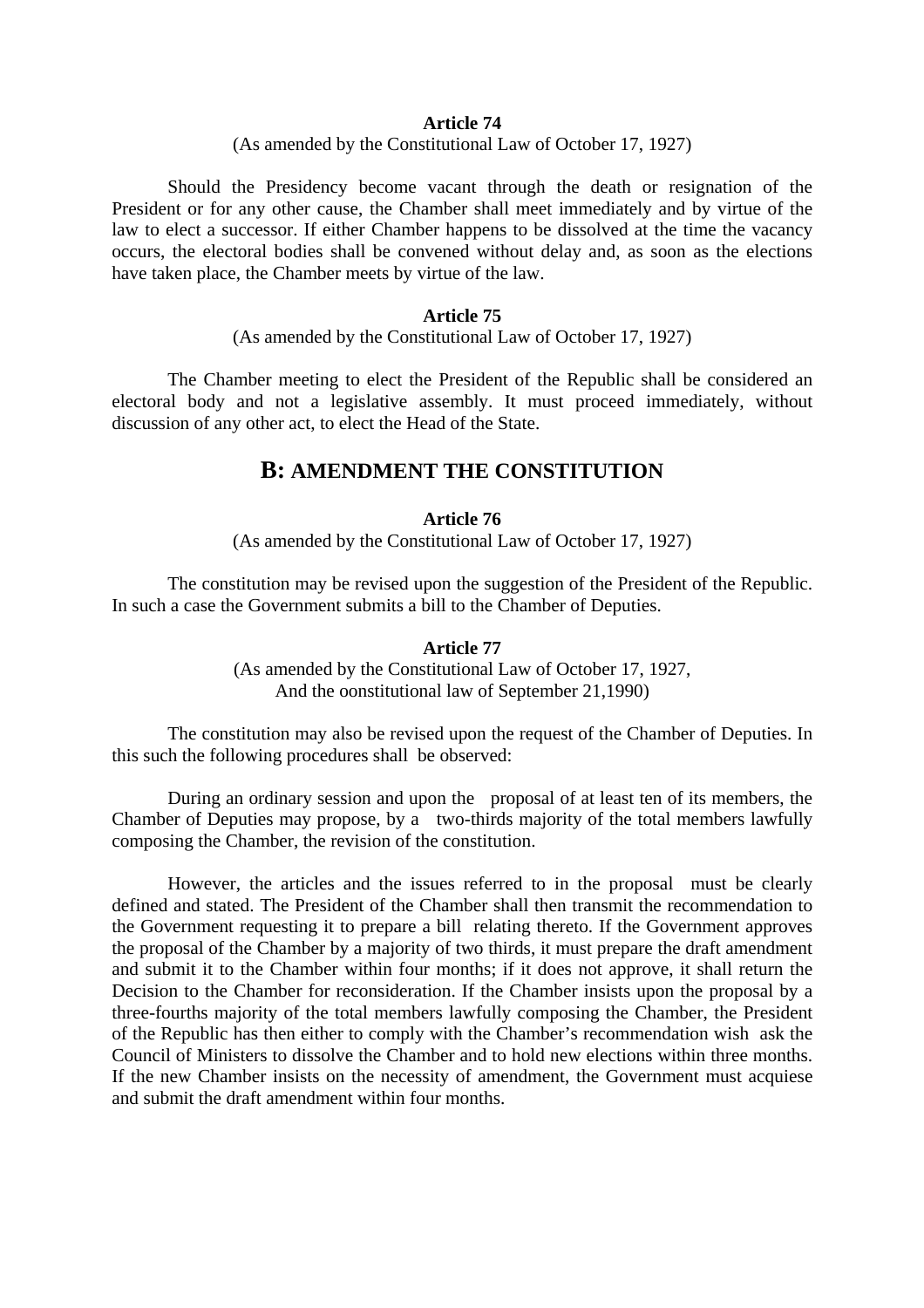#### **C: PROCEDURE OF THE CHAMBER OF DEPUTIES**

#### **Article 78**

(As amended by the Constitutional Law of October 17, 1927)

When a bill dealing with a constitutional amendment is submitted to the Chamber, it must confine itself to its discussion before any other work until a final vote is taken. It may discuss and vote only on the articles and the questions clearly enumerated and defined in the bill submitted to it.

#### **Article 79**

(As amended by the Constitutional Law of October 17, 1927, And the amended by the constitutional law o September 21,1990)

(1) When a bill law dealing with a constitutional amendment is submitted to the Chamber, it cannot discuss it or vote upon it except when a majority of two thirds of the members lawfully composing the Chamber are present. Voting shall like wise be by the same majority.

(2) The President of the Republic shall be required to promulgate the law of the constitutional amendment under the same conditions and in the same form as ordinary laws. He shall have the right within the period established for the promulgation, to ask the Chamber to reconsider the bill, in which case the vote is by a majority of two thirds majority.

### **PART FOUR MISCELLANEOUS PROVISIONS**

### **A: THE SUPREME COUNCIL**

#### **Article 80**

(As amended by the Constitutional Law of October 17, 1927 And as amended by the constitutional law of September 21,1990 )

The Supreme Council, whose function is to try Presidents and Ministers shall, consist of seven deputies elected by the Chamber of Deputies and of eight of the highest Lebanese judges, according to their rank in the judicial hierarchy, or, in case of equal ranks, in the order of seniority. They shall meet under the presidency of the judge of the highest rank. The Decisions of condemnation by the Supreme Council shall be rendered by a majority of ten votes. A special law shall be issued to determine the procedure to be followed by this Council.

### **B: FINANCES**

#### **Article 81**

(As amended by the Constitutional Law of January 21, 1947)

Public taxes be imposed and no taxes shall beestablished or collected in the Lebanese Republic except by a comprehensive law which shall applie to the entire Lebanese territory without exception.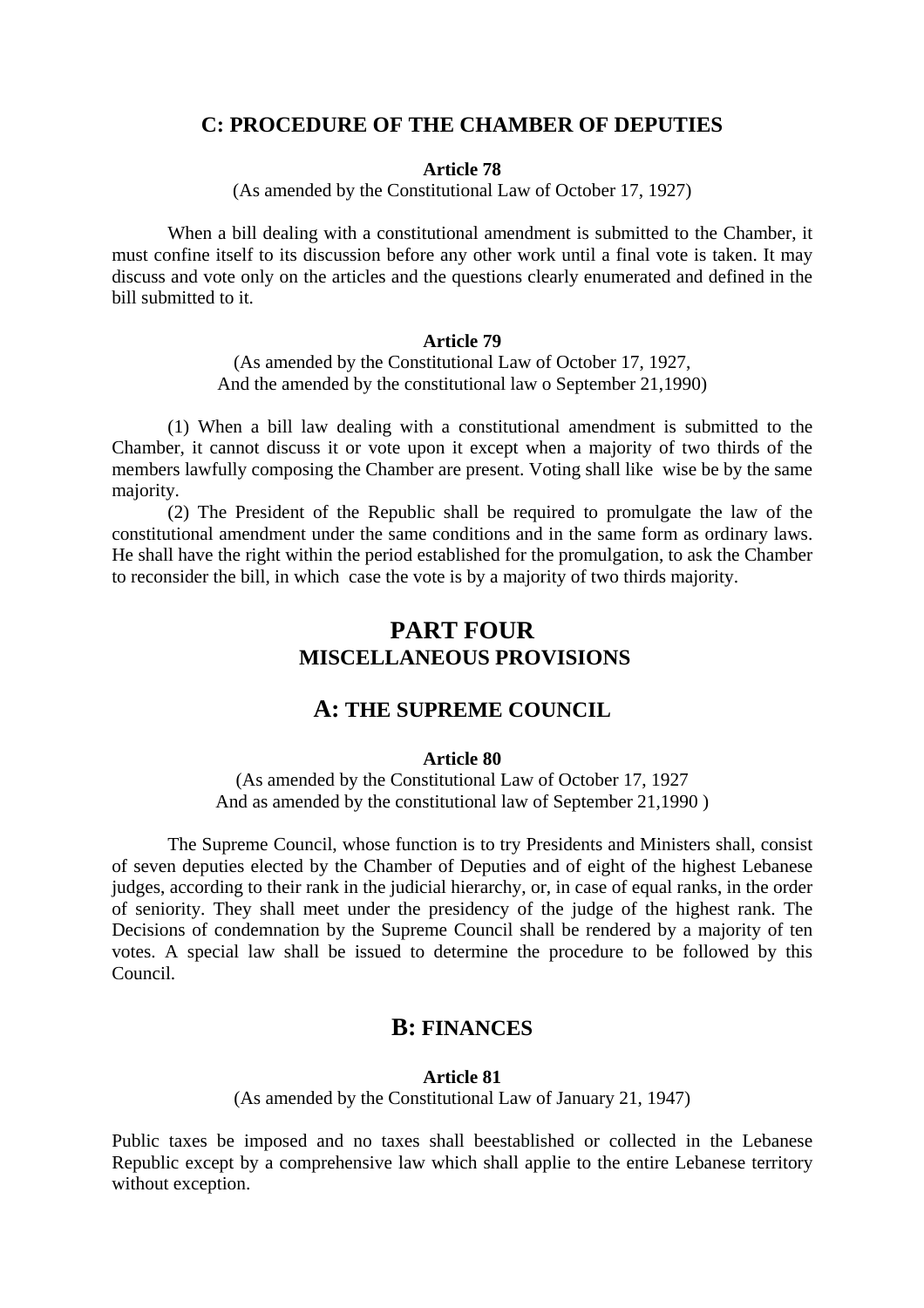No tax may be modified or abolished except by virtue of law.

#### **Article 83**

Each year at the beginning of the October session, the Government shall submit to the Chamber of Deputies the general budget estimates of state expenditures and revenues for the following year. The budget shall voted upon article by article.

#### **Article 84**

#### (As amended by the Constitutional Law of October 17, 1927)

During the discussion of the budget and draft laws involving the opening of supplementary or extraordinary credits, the Chamber may not increase the credits proposed in the budget or in the draft laws mentioned above either by way of amendment Or by means of a proposal. The Chamber may, however, adopt, by way of proposal, laws involving further expenditures after the close of this discussion.

#### **Article 85**

(As amended by the Constitutional Law of October 17, 1927 And by the constitutional law of January 21,1947, And by the constitutional law of September 21,1990)

No extraordinary credit may be opened except by a special law. however, should unforseen circumstances render urgent expenditures necessary, the President of the Republic may issue a Decree, based on a Decision of the Council of Ministers, to open extraordinary or supplementary credits or transfer appropriations in the budget as long as these credits do not exceed a maximum limit specified in the budget law. These measures shall be submitted to the Chamber for approval at the first ensuing session.

#### **Article 86**

(As amended by the Constitutional Law of October 17, 1927 And as amended by the constitutional law of September 21,1990)

If the Chamber of Deputies has not given a final decision on the budget estimates before the expiration of the session devoted to the examination of the budget, the President of the Republic, in coordination with the Prime Minister shall, immediately convenes the Chamber for an extraordinary session which shall last until the end of January in order to continue the discussion of the budget; if at the end of this extraordinary session, the budget estimates have not been finally settled, the Council of Ministers may than make a decision on the basis of which a decree is issued by the President giving effect to the above estimates in the form in which they were submitted to the Chamber. However, the Council of Ministers may not exercise this right unless the budget estimates were submitted to the Chamber at least fifteen days before the commencement of its session. During the said extraordinary session, taxes, charges, duties, imposts, and other kinds of revenues shall continue to be collected as before. The budget of the previous year shall be adopted as a basis. To this must be added the permanent supplementary credits and from it must deducted the permanent credits which have been dropped, and the Government shall fix the expenditures for the month of January on the basis of the 'provisional twelfth.'of preceding year.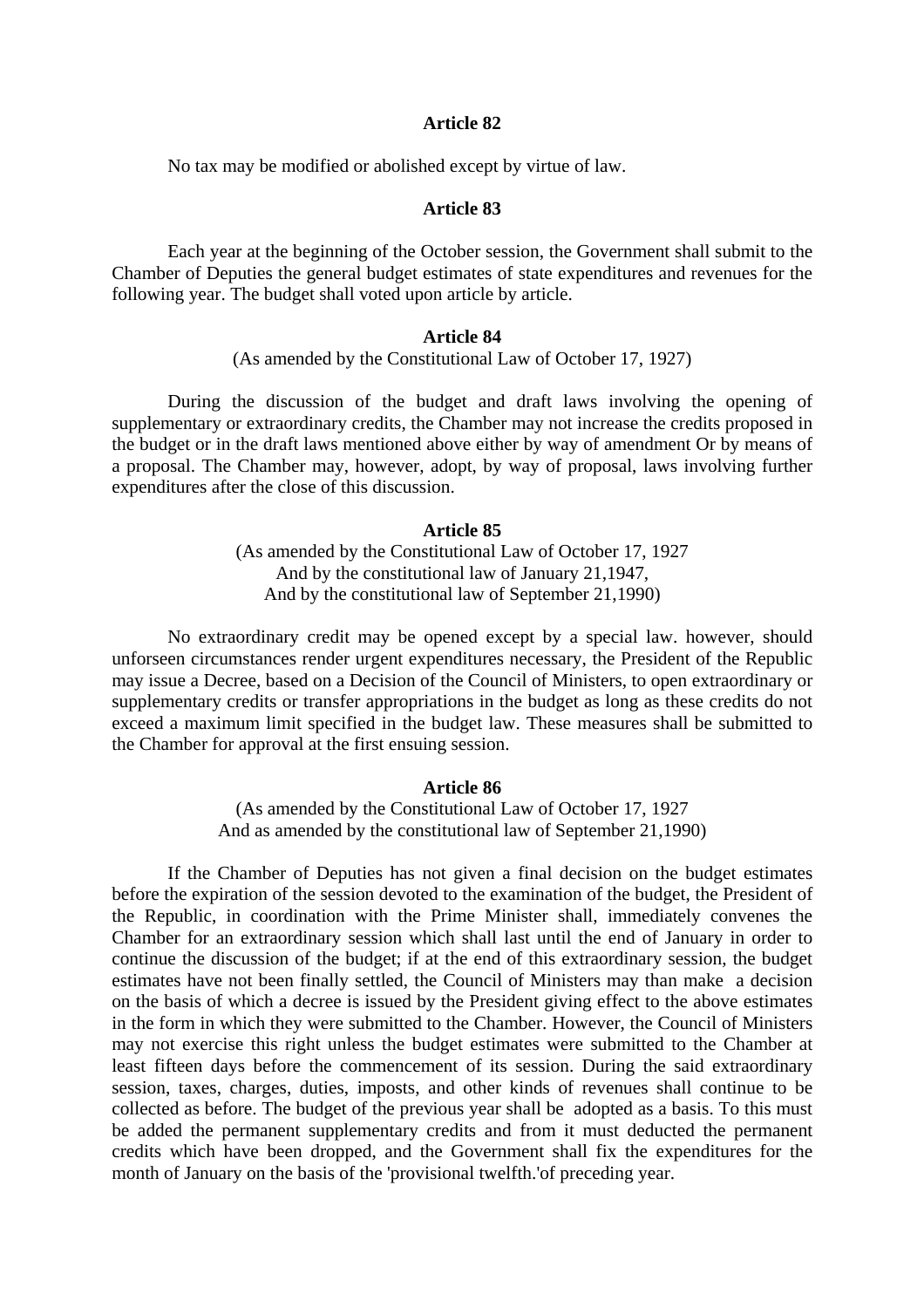(As amended by the Constitutional Law of October 17, 1927)

The final financial accounts of the administration for each year must be submitted to the Chamber for approval before the promulgation of the budget of the second year wich follows that year . A special law shall be issued for the setting up of an Audit office.

#### **Article 88**

No public loan or undertaking involving an expenditure from the treasury funds may be contracted except by virtue of a law.

#### **Article 89**

No contract or concession for the exploitation of the natural resources of the country, or a public utility service, and no a monopoly may be granted except by virtue of a law and for a limited period.

### **PART FIVE PROVISIONS RELATING TO THE MANDATORY POWER AND THE LEAGUE OF NATIONS**

#### **Article 90**

(abrogated by the Constitutional Law of November 9, 1943)

#### **Article 91**

(abrogated by the Constitutional Law of November 9, 1943)

#### **Article 92**

(abrogated by the constitutional law of November 9,1943)

**Article 93**  (abrogated by the constitutional law of January 21,1947)

**Article 94**  (abrogated by the constitutional law of November 9,1943)

### **PART SIX FINAL AND TEMPORARY PROVISIONS**

#### **Article 95**

(As amended by the Constitutional Law of November 9, 1943 And by the constitutional law of September 21,1990)

The Chamber of Deputies that is elected on the basis of equality between Muslims and Christians shall take the appropriate measures to bring about the abolition of political confessionalism according to a transitional plan. A National Committee shall be formed, headed by the President of the Republic, it include, in addition to the President of the